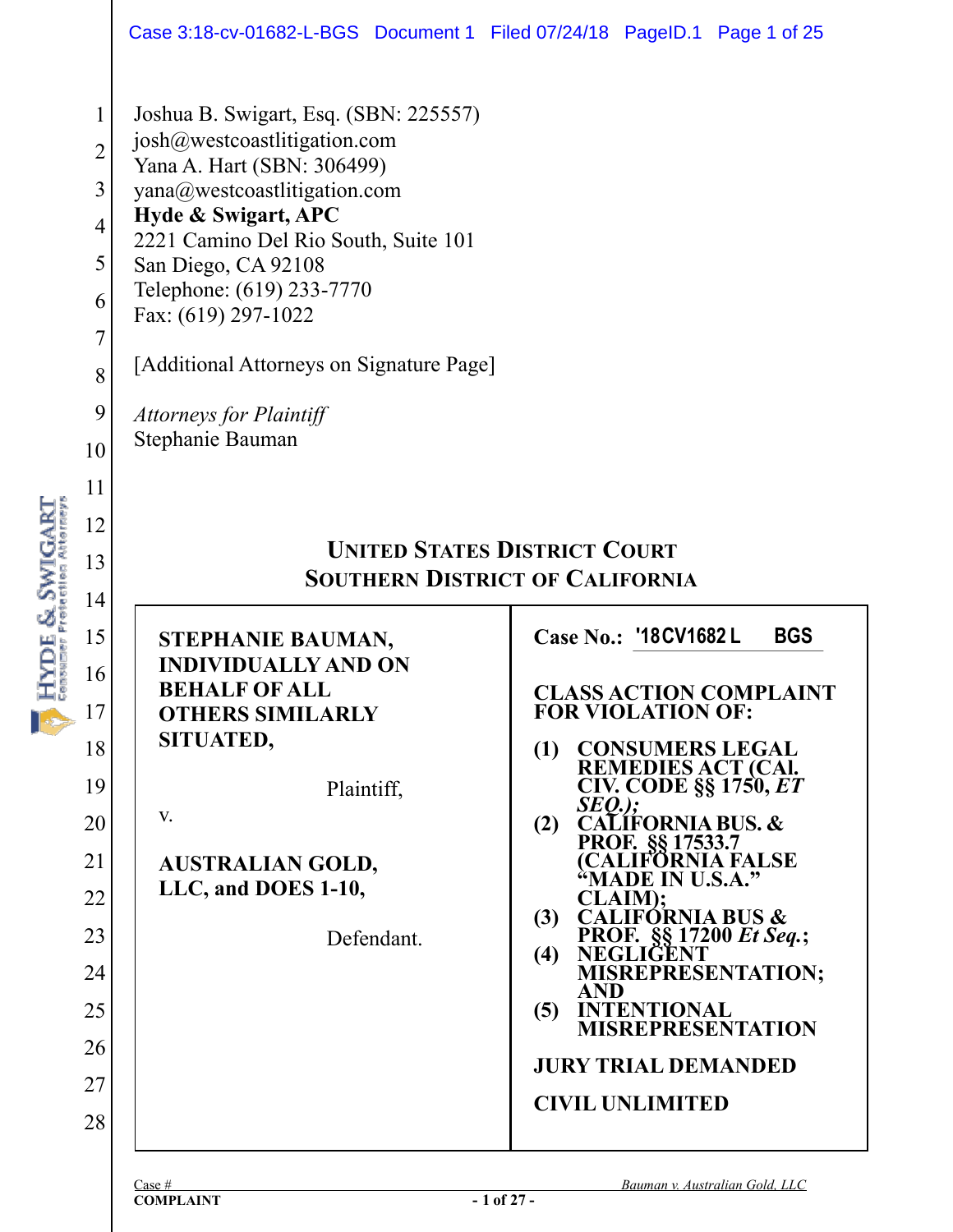#### **Introduction**

- 1. Plaintiff Stephanie Bauman ("Plaintiff") brings this Class Action Complaint for damages, injunctive relief, and any other available legal or equitable remedies, resulting from the illegal actions of Australian Gold, LLC ("Defendant") in unlawfully labeling Defendant's consumable consumer packaged goods, such as Australian Gold Spray Gel with Instant Bronzer, with the false designation and representation that the products are or were a "Product of U.S.A." The unlawfully labeled products are sold via Defendant's website and in various stores throughout the United States.<sup>1</sup> Plaintiff alleges as follows upon personal knowledge as to himself and his own acts and experiences, and, as to all other matters, upon information and belief, including investigation conducted by her attorneys.
	- 2. As stated by the California Supreme Court in *Kwikset v. Superior Court* (January 27, 2011) 51 Cal. 4th 310, 328-29:

**Simply stated: labels matter**. The marketing industry is based on the premise that labels matter, that consumers will choose one product over another similar product based on its label and various tangible and intangible qualities that may come to associate with a particular source…In particular, **to some consumers**, the "Made in U.S.A." label matters. A range of motivations may fuel this preference, from the desire to support domestic jobs to beliefs about quality, to concerns about overseas environmental or labor conditions, to simple patriotism. The Legislature has recognized the materiality of this representation by specifically outlawing deceptive and fraudulent "Made in America" representations. (Cal. Bus.) & Prof. Code section 17533.7; see also Cal. Civ. Code § 1770, subd. (a)(4) (prohibiting deceptive representations

1

2

3

4

5

6

7

8

9

10

18

19

20

21

22

23

<sup>25</sup>  26 27 28 <sup>1</sup> Plaintiff seeks class wide relief on behalf of all purchasers of any of Defendant's products that are substantially similar to the consumer packaged product purchased by Plaintiff and labeled as "Made in the USA," or some derivative thereof, that are foreign made or include foreign made components in violation of California law(s), not only the specific Australian Gold Spray Gel with Instant Bronzer (the "Product") purchased by Plaintiff.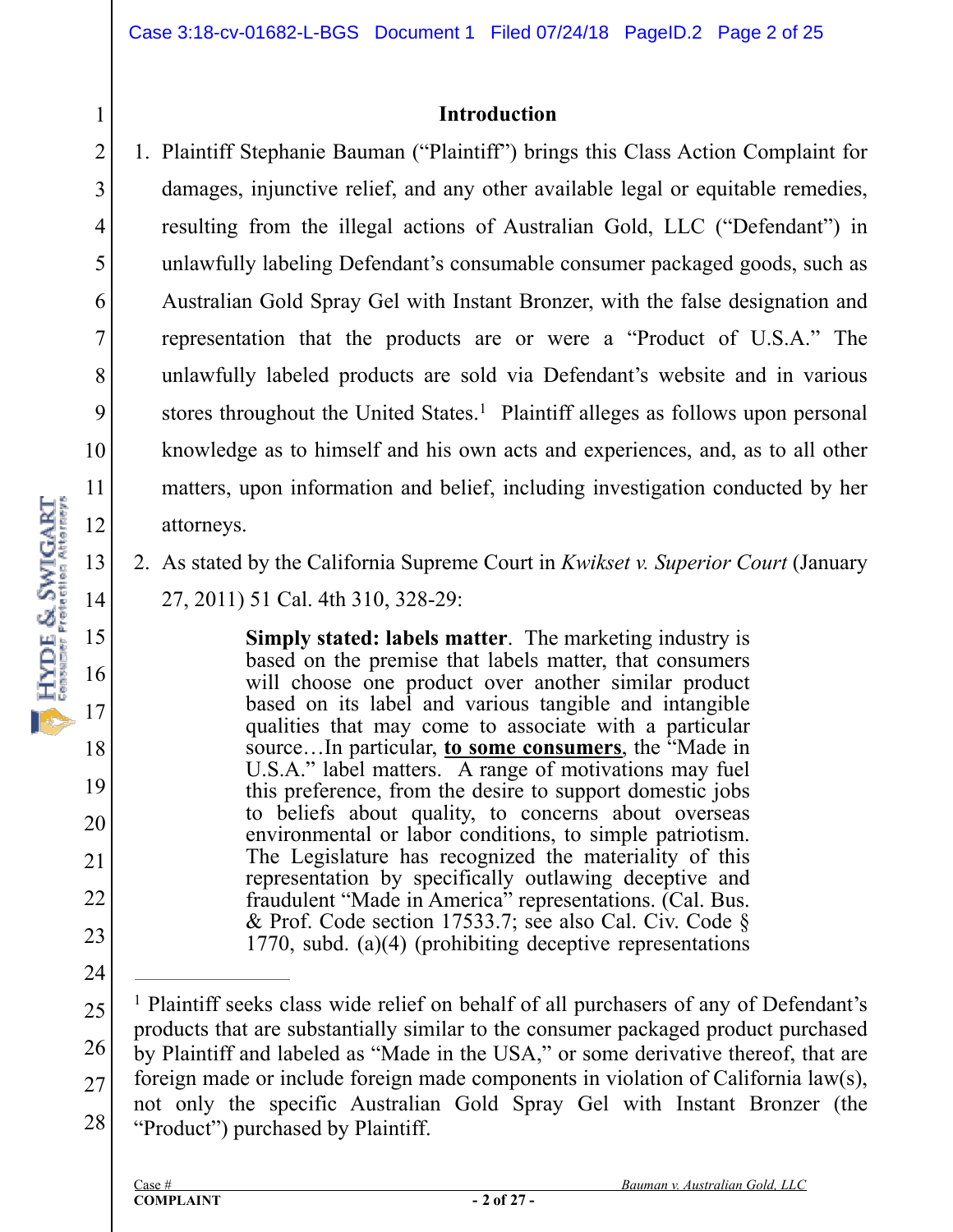of geographic origin)). The object of section 17533.7 "is to protect consumers from being misled when they purchase products in the belief that they are advancing the interest of the United States and its industries and workers…"

3. The "Made in U.S.A." claim (or some derivative thereof) is prominently printed on Defendant's products<sup>2</sup>, including the product purchased by Plaintiff. Contrary to Defendant's representation and in violation of California law, Defendant's Class Products, including the Product purchased by Plaintiff, include foreign ingredients constituting more than ten percent (10%) of the final wholesale value of the manufactured product.

10 11 12 13 14 15 16 17 4. This nationwide sale and advertising of deceptively labeled products constitutes violations of: (1) California's Consumer Legal Remedies Act ("CLRA"), Cal. Civ. Code §§ 1750 et seq.; (2) California's False Advertising Law ("FAL"), Bus. & Prof. Code § 17533.7; (3) California's Unfair Competition Law ("UCL"), Bus. & Prof. Code §§ 17200 et seq.; (4) negligent misrepresentation; and (5) intentional misrepresentation. This conduct caused Plaintiff and other similarly situated damages, and requires restitution and injunctive relief to remedy and prevent further harm.

5. Unless otherwise indicated, the use of any Defendant's name in this Complaint includes all agents, employees, officers, members, directors, heirs, successors, assigns, principals, trustees, sureties, subrogees, representatives and insurers of the named Defendant.

#### **Jurisdiction and Venue**

- 23 24 25 26 6. This Court has jurisdiction over this matter because the Plaintiff and Defendant have separate domiciles and the amount in controversy exceeds \$75,000: plaintiff lives in Vista, California, Defendant is an Indiana Company, and Plaintiff anticipates \$5,000,000 in class recovery.
- 27

28

18

HYDE & SWIGART

19

20

21

22

1

2

3

4

5

6

7

8

Defendant's Class Products include, but are not limited to, all sizes, configurations 2 and/or other variations of the products listed in "Exhibit A."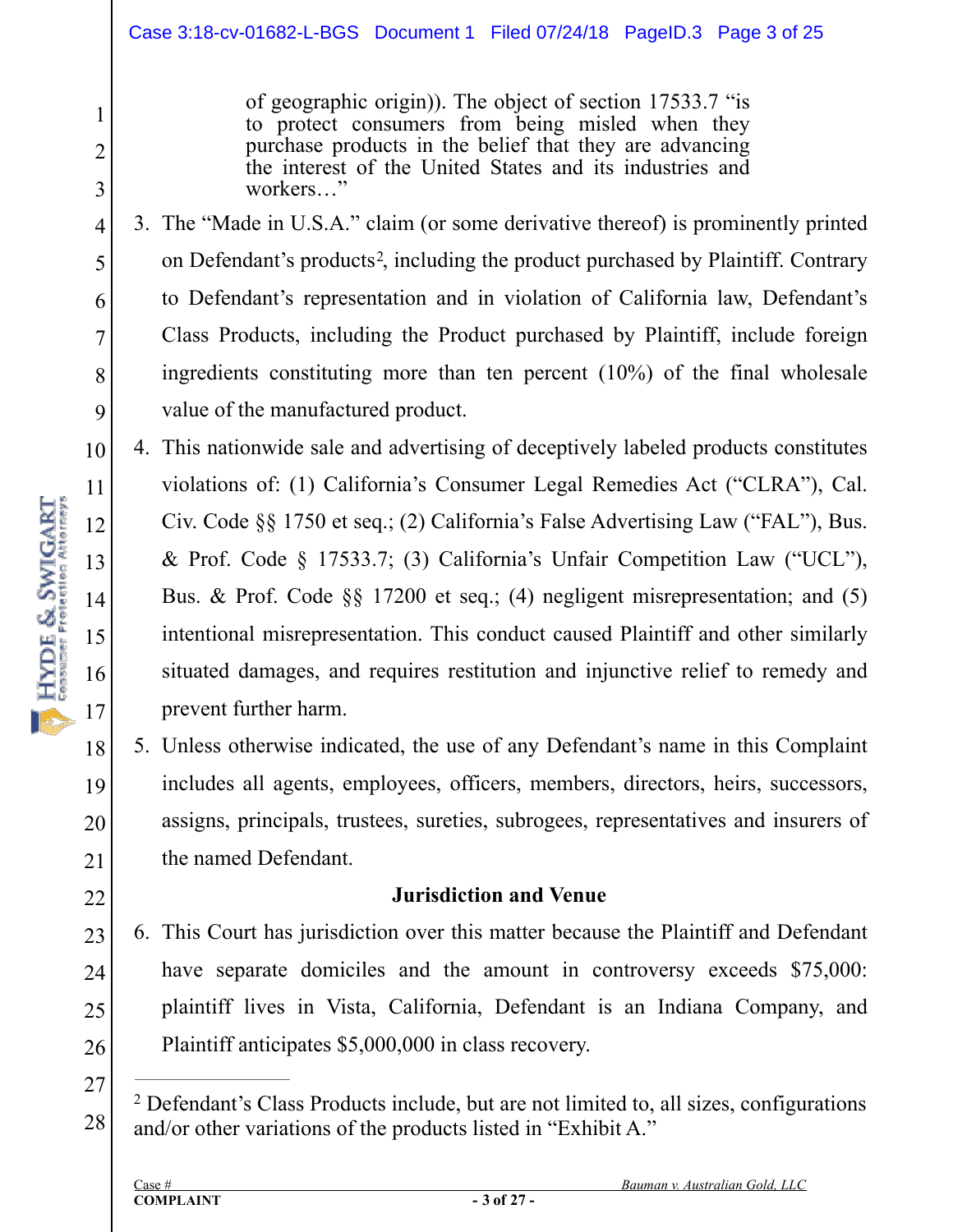7. Jurisdiction is proper pursuant to this Court's general jurisdiction.

- 8. The Court has jurisdiction over Plaintiff's claims for damages, restitution, injunctive relief, and declaratory relief arising from Defendant's unlawful business practices under California's CLRA, FAL, and UCL; as well as negligent misrepresentation and intentional misrepresentation.
- 8 9 10 9. This Court has personal jurisdiction over Defendant because Defendant conducts substantial business in this State and County, has sufficient minimum contacts with this State and County, and otherwise purposefully avails itself of the markets in this State and County through the promotion, sale, and marketing of its products in this State, to render the exercise of jurisdiction by this Court permissible under traditional notions of fair play and substantial justice.
	- 10.Venue is proper in this Court pursuant to California Code of Civil Procedure section 395(a) because Plaintiff sells products in this county, and this is the county where Plaintiff's injuries arose.

#### **Parties**

11.Plaintiff is an individual who at all times relevant herein is a resident of in the City of Vista, County of San Diego, State of California.

18 19 20 21 22 12.Defendant is a limited liability company based in Indiana. Defendant conducts business through Internet sales and mail orders, and at general merchandise stores and outlets within the United States. One of the products sold by Defendant is the Australian Gold Spray Gel with Instant Bronzer ("the Product") purchased by Plaintiff.

23 24 25 26 27 28 13.The true names and capacities, whether individual, corporate (including officers and directors thereof), associate or otherwise of Defendants sued herein as DOES 1 through 20, inclusive, are unknown to Plaintiff, who therefore sues these Defendants by such fictitious names, pursuant to the California Civil Procedure Code § 474. Plaintiff is informed and believes, and thereon alleges that each Defendant designated as a DOE is involved in or is in some manner

1

2

3

4

5

6

7

11

12

13

14

15

16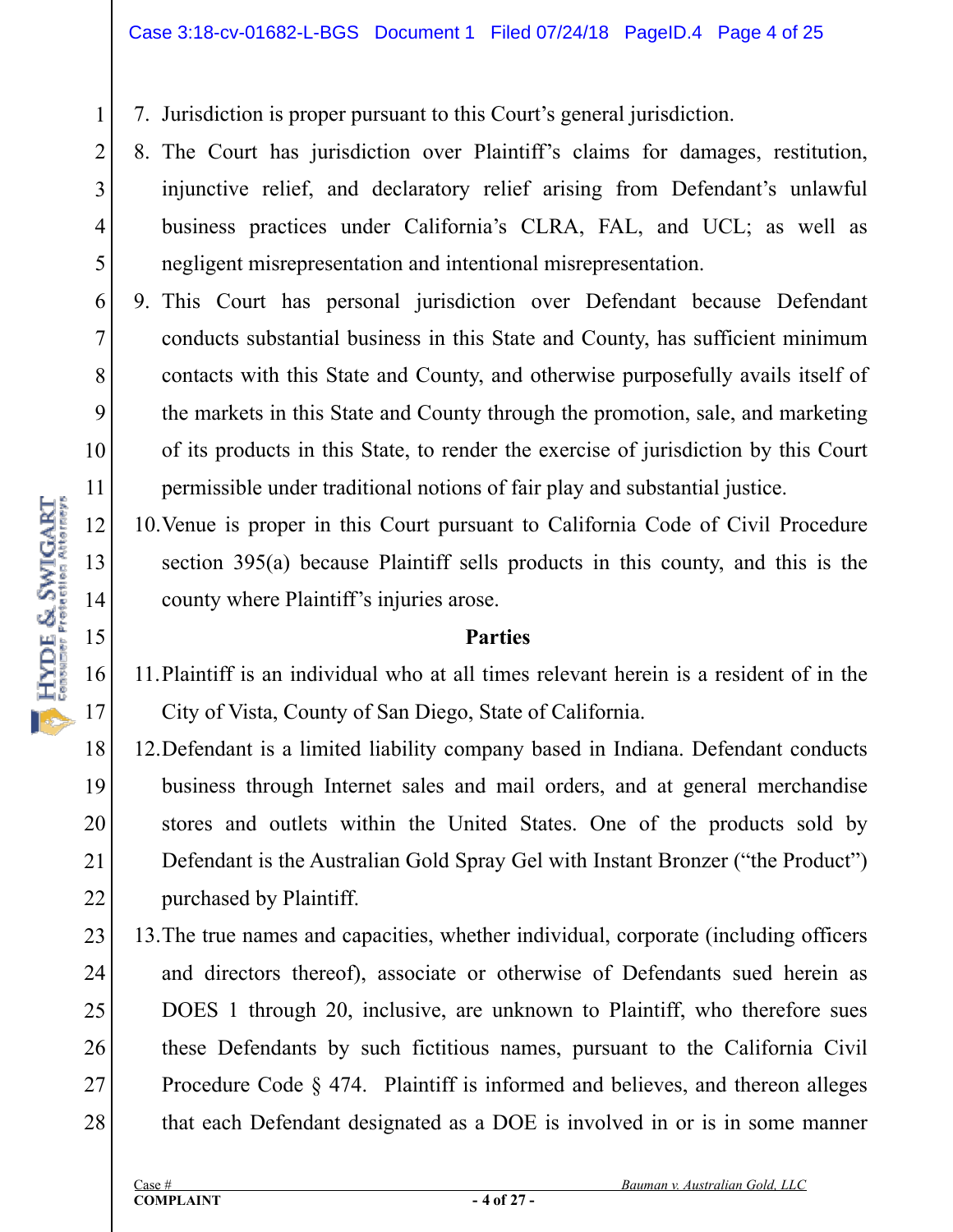responsible as a principal, beneficiary, agent, co-conspirator, joint venturer, alter ego, third-party beneficiary, or otherwise, for the agreements, transactions, events and/or acts hereinafter described, and thereby proximately caused injuries and damages to Plaintiff. Plaintiff requests that when the true names and capacities of these DOE Defendants are ascertained, they may be inserted in all subsequent proceedings, and that this action may proceed against them under their true names.

14.Plaintiff is informed and believes, and thereon alleges that at all times herein mentioned, Defendants DOES 1 through 20, were agents or employees of each of their co-defendants and, in doing the things hereafter mentioned, each was acting in the scope of his authority as such agent or employee and with the permission and consent of their co-defendants, and each of them.

#### **Nature of The Case**

15.At all times relevant, Defendant made, and continues to make, affirmative misrepresentations regarding its Class Products, including the Product purchased by Plaintiff, it manufactures, markets and sells. Specifically, Defendant packaged, advertised, marketed, promoted, and sold its Class Products as a "Made in U.S.A.," or some derivative thereof.

19 20 21 22 23 24 25 26 16.However, although Defendant represents that its Class Products are "Made in U.S.A." (or some derivate thereof), Defendant's Class Products are composed of articles, units, or parts obtained outside the United States which constitute more than ten percent (10%) of the final wholesale value of the manufactured product. 17.Each consumer, including Plaintiff, was exposed to virtually the same material misrepresentations, as the similar labels were prominently placed on all of the Defendant's Class Products that were sold, and are currently being sold, throughout the United States and within the State of California.

27 28

1

2

3

4

5

6

7

8

9

10

11

12

13

14

HYDE & SWIGART

15

16

17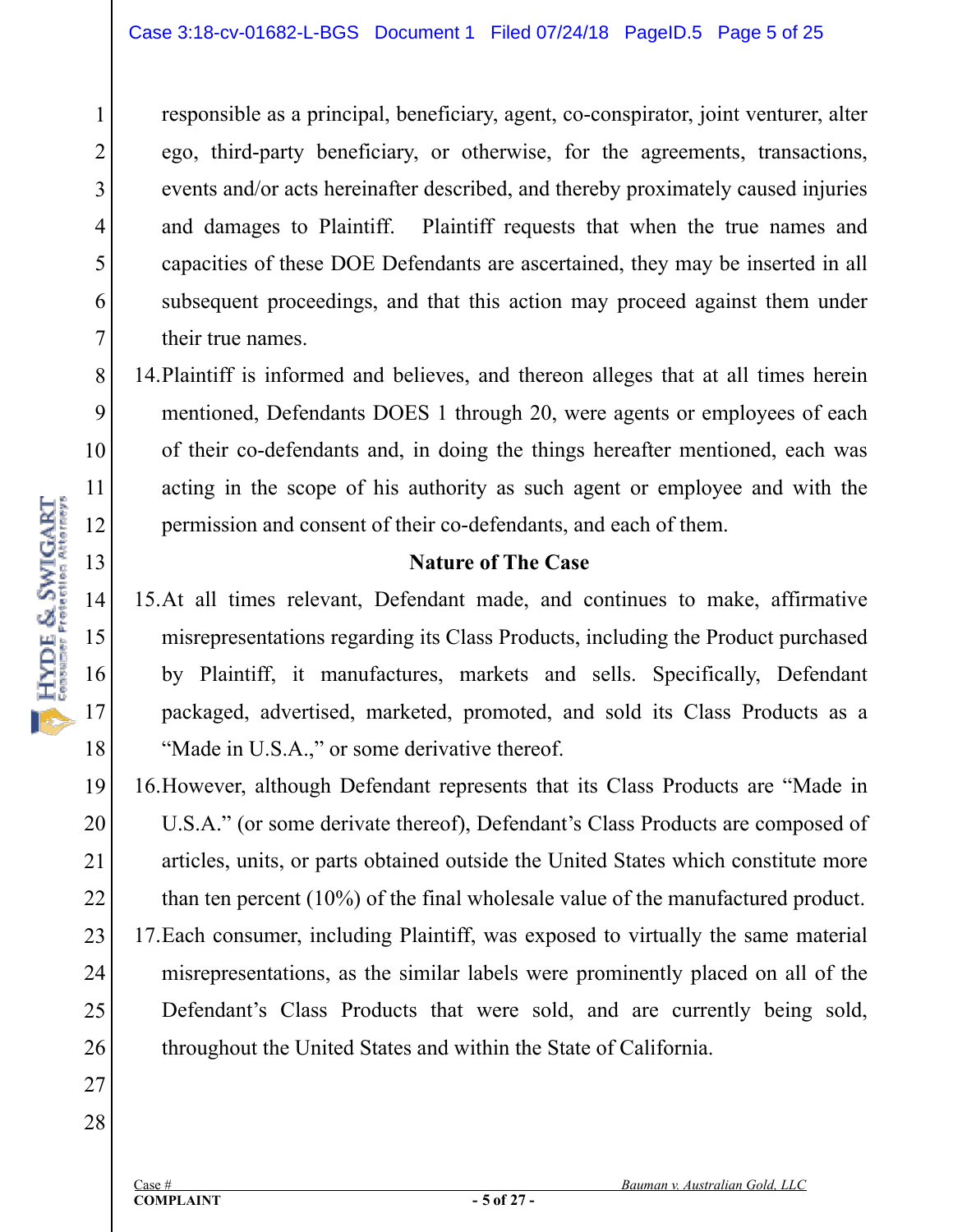18.As a consequence of Defendant's unfair and deceptive practices, Plaintiff and other similarly situated consumers have purchased Defendant's Class Products under the false impression that the products were actually made in the U.S.A.

19.As a result of Defendant's misrepresentations, Plaintiff and other consumers similarly situated overpaid for the Defendant's Class Products, and/or purchased the Class Products under the false belief that the product they purchased was made in the U.S.A. Had Plaintiff and other consumers similarly situated been made aware that Defendant's Class Products were not actually made in the U.S.A, they would not have purchased the products.

10 11 12 13 14 20.As a result of Defendant's false and misleading statements and failure to disclose, as well as Defendant's other conduct described herein, Plaintiff and other similarly situated consumers purchased thousands, if not millions, of Defendant's Class Products and have suffered, and continue to suffer, injury in fact, including the loss of money and/or property.

21.Defendant's conduct as alleged herein violates several California laws, as more fully set forth herein.

22.This action seeks, among other things, equitable and injunctive relief; restitution of all amounts illegally retained by Defendant; and disgorgement of all ill-gotten profits from Defendant's wrongdoing alleged herein.

#### **Factual Allegations**

21 22 23.Plaintiff re-alleges and incorporates by reference all of the above paragraphs of this Complaint as though fully stated herein.

- 23 24 25 24.Defendant manufactures, markets and/or sells various products that have been and are currently still represented as "Made in U.S.A." Defendant's makes these representations on the Class Products themselves.
- 26 27 28 25.Contrary to the representation, Defendant's Class Products are composed of articles, units, or parts obtained outside the United States which constitute more than ten percent (10%) of the final wholesale value of the manufactured product.

15

16

17

18

19

20

1

2

3

4

5

6

7

8

9

Case # *Bauman v. Australian Gold, LLC*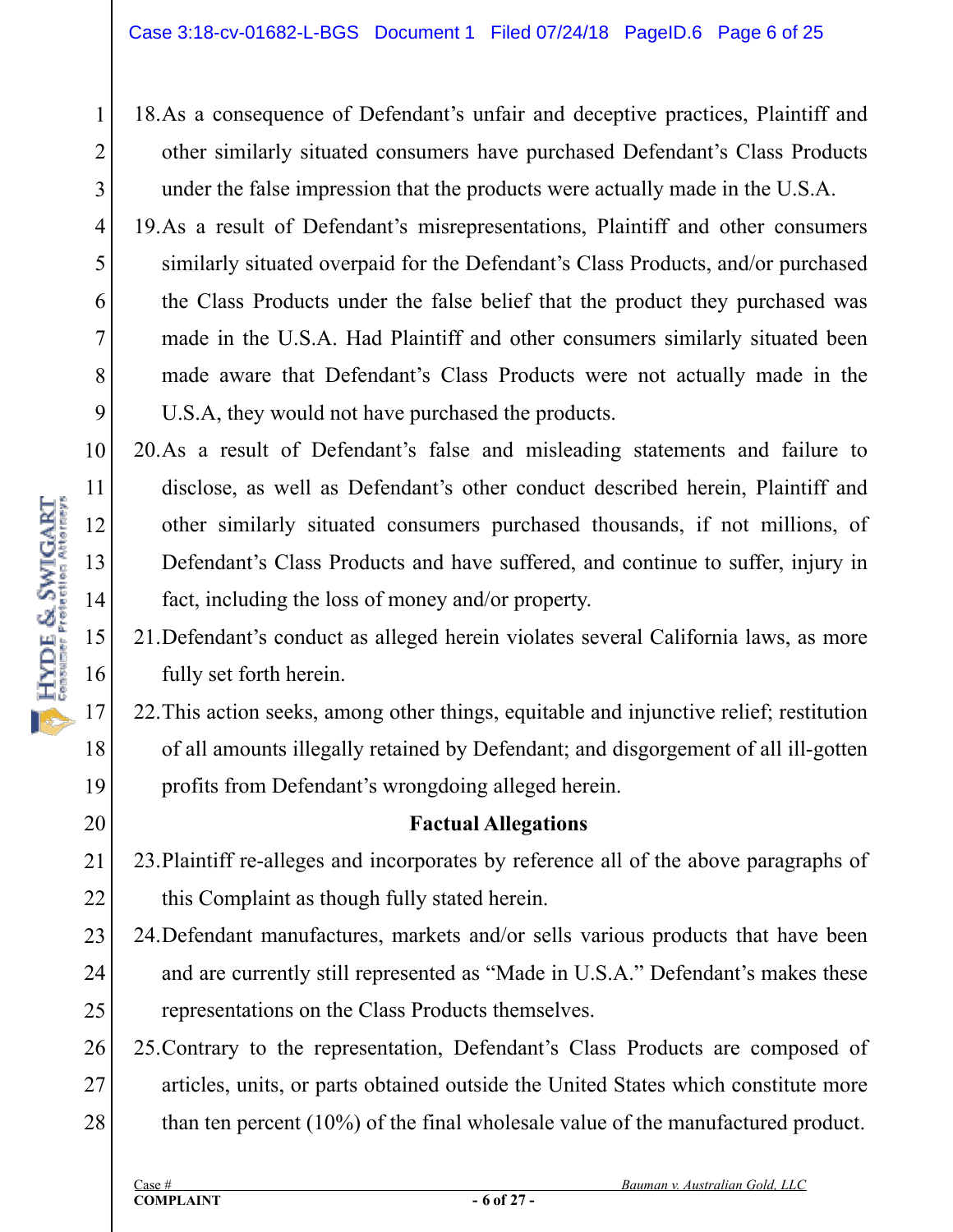- 26.Based upon information and belief, the offending Product purchased by Plaintiff contains foreign ingredients not made in the U.S.A.
- 27.Based upon information and belief, the offending Product purchased by Plaintiff, and presumably all of Defendant's Class Products that are substantially similar and contain articles, units, or parts that are obtained from outside the United States and said articles, units, or parts constitute more than ten percent (10%) of the final wholesale value of the manufactured product, contrary to Defendant's "Made in U.S.A" (or similar words) representations.
- 28.Defendant markets, and continues to market, and represent to the general public via its packing and its Class Products' labels that the Class Products are "Made in U.S.A." As such, Defendant fraudulently concealed the material facts at issue in this matter by misrepresenting to the general public the true country of origin of the offending products. Defendant possesses superior knowledge of the true facts that were not disclosed, thereby tolling the running of any applicable statute of limitations.
- 16 17 18 19 20 21 22 29.Consumers are particularly vulnerable to these deceptive and fraudulent practices. Most consumers possess limited knowledge of the likelihood that products, including the component products therein, claimed to be made in the United States are in fact manufactured in foreign countries. This is a material factor in many individuals' purchasing decisions, as they believe they are purchasing superior goods while supporting American companies and American jobs.
- 23 24 25 26 30.Consumers generally believe that "Made in U.S.A." products are of higher quality than their foreign-manufactured counterparts. Due to Defendants' scheme to defraud the market, members of the general public were fraudulently induced to purchase Defendant's products at inflated prices.
- 27 28 31.On information and belief, Defendant charged excess monies for its Class Products in comparison to Defendant's competitors during the entirety of the

1

2

3

4

5

6

7

8

9

10

11

12

13

14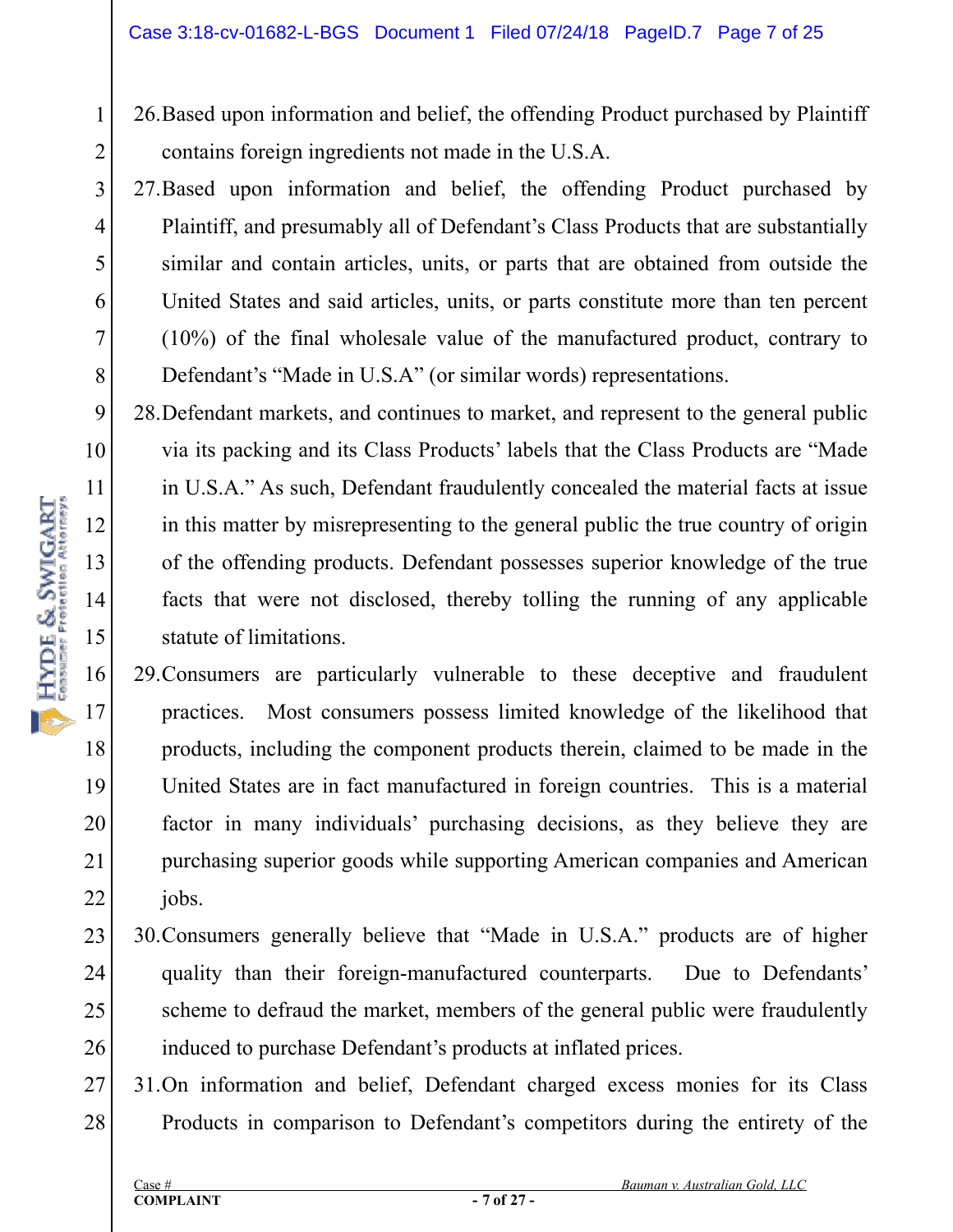relevant four-year statutory time period, based on the false "Made in U.S.A." designation (or some derivative thereof). California laws are designed to protect consumers from such false representations and predatory conduct. Defendant's scheme to defraud consumers for its own self-interest and monetary gain is ongoing and will victimize consumers daily for the foreseeable future unless altered by judicial intervention.

32.On November 16, 2015 Plaintiff purchased Defendant's product, Australian Gold Spray Gel with Instant Bronzer from Target. At the time of Plaintiff's purchase, the packaging or label of the offending product described the supplement as "Made in U.S.A.," when the product actually was made and/or contained components, constituting more than ten percent (10%) of the final wholesale value of the product, made outside of the United States. These foreign ingredients include: Octocrylene, Aloe Barbadensis Leaf Juice, Butylphthalimide, Helianthus Annuus (Sunflower) Seed Oil, Hydroxypropyl Methylcellulose, Melaleuca Alternifolia (Tee Tree) Oil, Olea Europe Fruit Oil (Olive), Propylene Glycol, Sorbitan Oleate, Terminalia Ferdinandiana Fruit Extract (Kakadu Pum), and others. Accordingly, Defendant is not entitled to lawfully make representations that the product was "Made in U.S.A."

19 20 21 22 23 24 25 26 33.In making the decision to purchase Defendant's Product, Plaintiff relied upon the advertising and/or other promotional materials prepared and approved by Defendant and its agents and disseminated through its Class Products' packaging containing the misrepresentations alleged herein. Had Plaintiff been made aware that the Product was not actually "Made in U.S.A.," he would not have purchased the Product. In other words, Plaintiff would not have purchased Defendant's Product, but for the "Made in U.S.A." representation on Defendant's Product's label.

1

2

3

4

5

6

7

8

9

10

11

12

18

27

28

**COMPLAINT**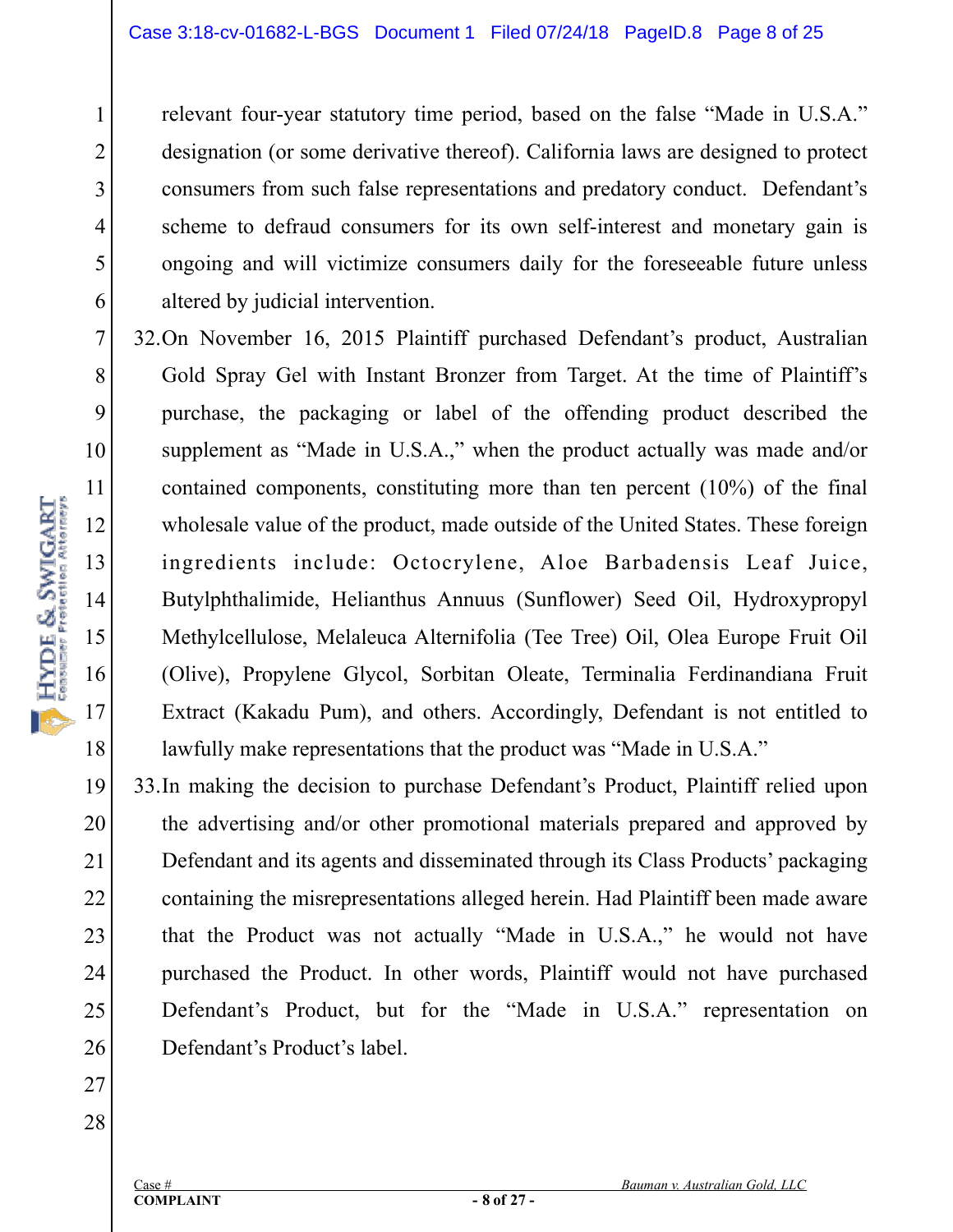- 34.Plaintiff suffered an "injury in fact" because Plaintiff's money was taken by Defendant as a result of Defendant's false "Made in U.S.A." designation set forth on Defendant's Product and elsewhere.
- 4 5 6 8 9 10 35.In each case when Plaintiff and putative Class members purchased a Class Product, they relied upon Defendant's "Made in U.S.A." representation in their purchasing decision, which is typical of most U.S. consumers. Consequently, they were deceived as a result of Defendant's actions. Plaintiff believed at the time he purchased the Product that he was purchasing a superior quality product, supporting U.S. jobs and the U.S. economy, and also supporting ethical working conditions.
	- 36.Component parts made in the U.S.A. are subject to strict regulatory requirements, including but not limited to environmental, labor, and safety standards. Foreign made component parts are not subject to the same U.S. standards and as a result can be potentially much more dangerous to consumers, especially when ingested like Defendant's products. Further, foreign made component parts are also generally of lower quality than their U.S. made counterparts, and routinely less reliable and less durable than their U.S. made counterparts.
- 19 20 21 22 23 24 37.Consequently, Defendant's Class Products containing the foreign ingredients, including the Product purchased by Plaintiff, are of inferior quality, potentially more dangerous and less reliable, as Defendant falsely represented that these products are "Made in U.S.A." This results in lower overall customer satisfaction than if the products were truly "Made in U.S.A." and/or consisting of component parts made in the United States.
- 25 26 27 28 38.On information and belief, Defendant's products containing the foreign ingredients, including the Product purchased by Plaintiff, are not worth the purchase price paid by Plaintiff and Class members. The precise amount of damages will be proven at trial, in large part, by expert testimony.

1

2

3

7

11

12

13

14

15

16

17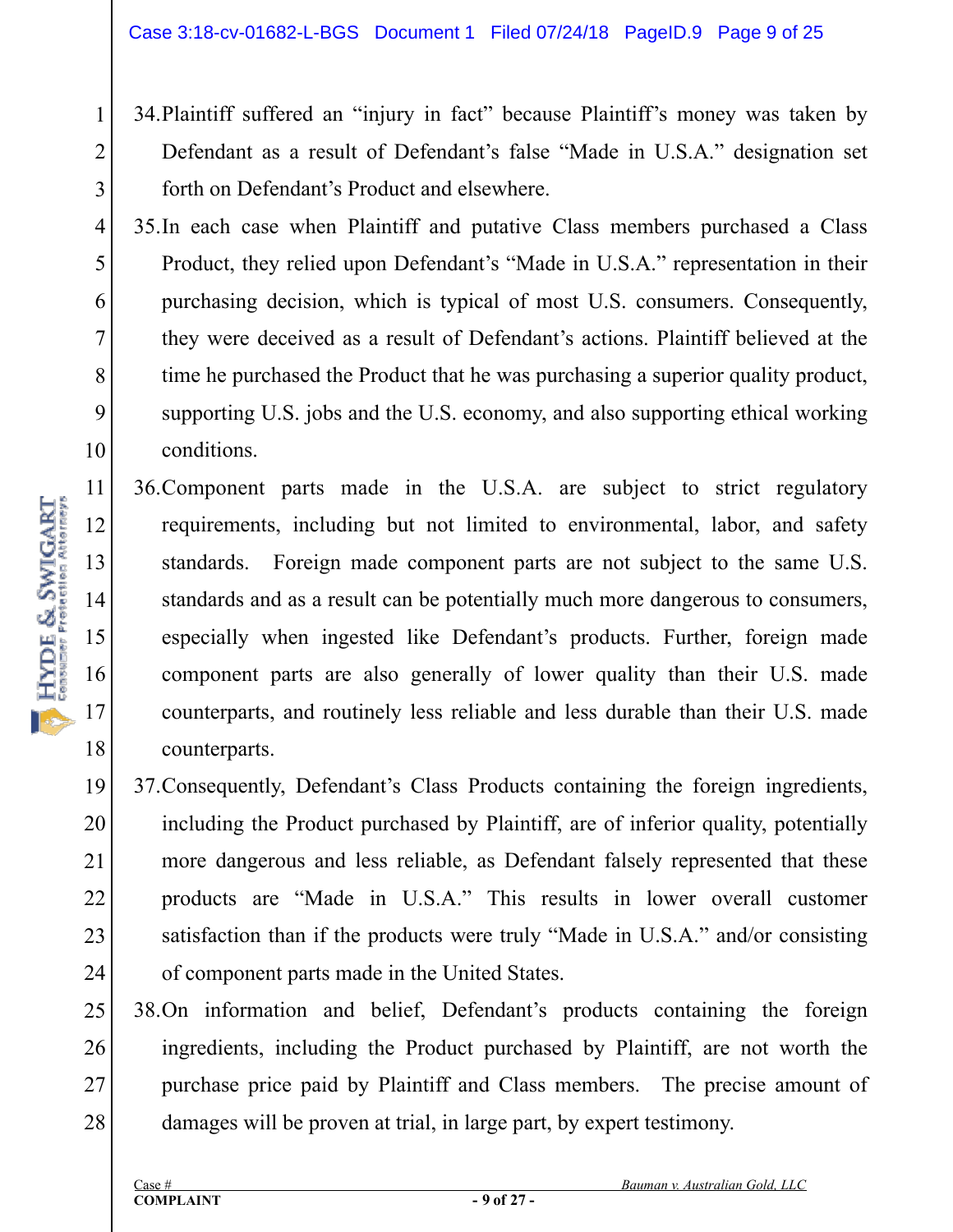39.Plaintiff and Class members were undoubtedly injured as a result of Defendant's false "Made in U.S.A." representations that are at issue in this matter.

#### **Class Action Allegations**

- 4 5 40.Plaintiff re-alleges and incorporates by reference all of the above paragraphs of this Complaint as though fully stated herein.
- 6 7 8 41.Plaintiff brings this action individually and on behalf of all others similarly situated against Defendant, pursuant to 2Federal Rules of Civil Procedure Rule 23.
	- 42.Plaintiff represents, and is a member of the class, ("the Class") consisting of:

All persons similarly situated within the state of California who purchased one or more of Defendant's Class Products, which were labeled with a "Made in U.S.A." country of origin designation (or similar words), but were foreign-made and/or composed of foreignmade component parts that constituted more than ten percent (10%) of the final wholesale value of the manufactured product, within the four years prior to the filing of the Complaint.

43.Excluded from the Class are Defendant and any of its officers, directors, and employees. Plaintiff reserves the right to modify or amend the Class definition before the Court determines whether certification is appropriate.

19 20 44.The "Class Period" means four years prior to the filing of the Complaint in this action.

21 22 23 24 25 26 27 28 45.**Ascertainability**. Plaintiff does not know the number of members in the Class, but Plaintiff currently believes that there are hundreds of thoU.S.Ands, if not more, members of the Class within the State of California. Because of the nature of Defendant's products, Defendant and Defendant's distributors must keep detailed and accurate records of distribution in order to accurately and effectively execute a recall if so ordered by the Food and Drug Administration or any other organization. Therefore, the members of the Class are ascertainable through Defendant's records and/or Defendant's agents' records regarding retail

1

2

3

9

10

11

12

13

14

15

16

17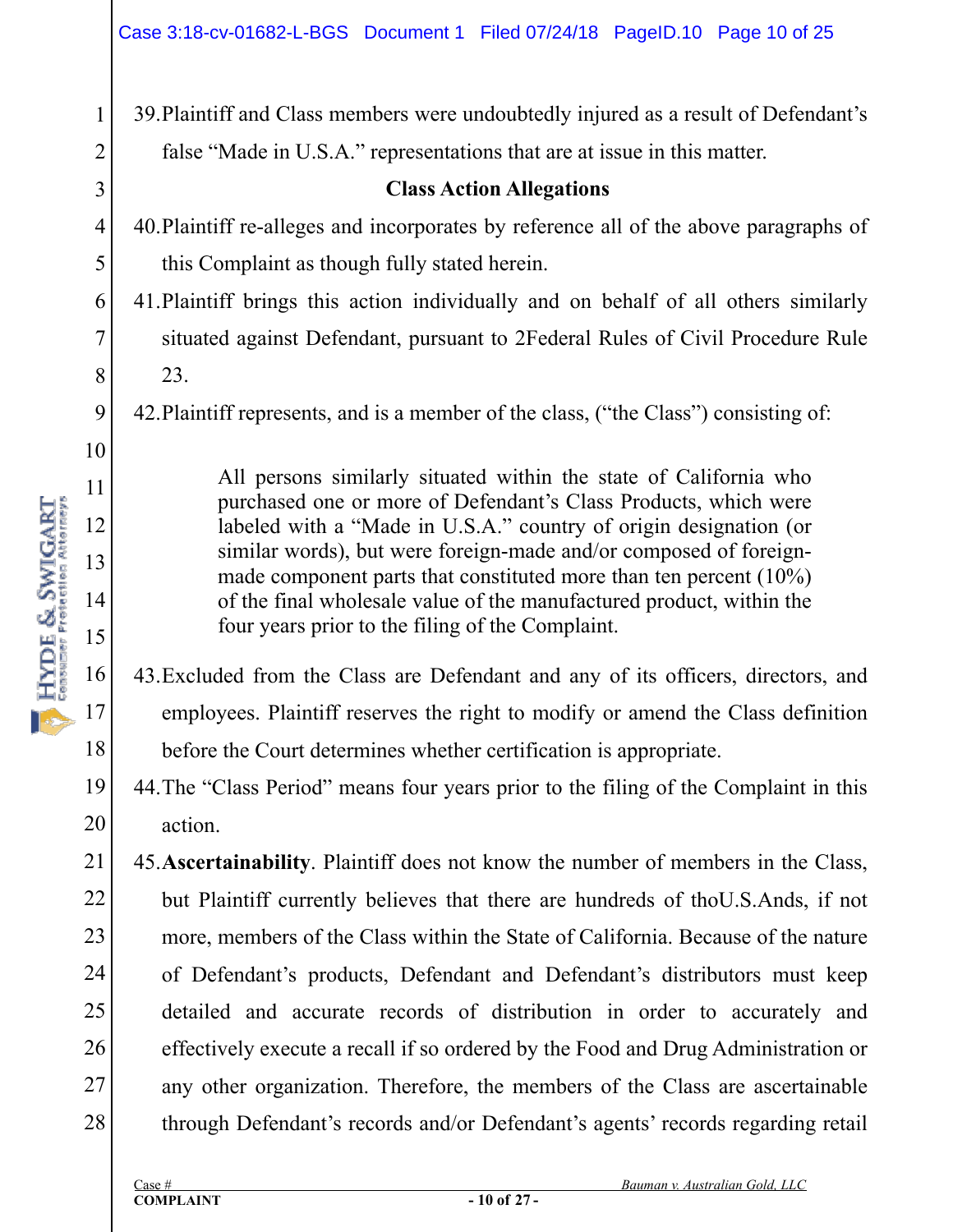and online sales, as well as through public notice. This matter should therefore be certified as a Class action to assist in the expeditious litigation of this matter.

46.**Numerosity**. The numerosity requirement of Federal Rules of Civil Procedure Rule 23(a)(1) is satisfied for the aforementioned Class because the members of the Class are so numerous and geographically disbursed that joinder of all Class members is impractical, and the disposition of their claims in the Class action will provide substantial benefits both to the parties and to the court.

47.**Existence and Predominance of Common Questions of Law and Fact**. There is a well-defined community of interest in the questions of law and fact involved affecting the parties to be represented. Common questions of fact and law exist in this matter that predominate over questions that may affect individual Class members, satisfying the requirement of Cal. Civ. Proc. Code § 382, including, but not limited to, the following:

- Whether Defendant committed the wrongful conduct alleged herein;
- Whether Defendant's acts, transactions, or course of conduct constitute the violations of law alleged herein;
- Whether Defendant, through its conduct, received money that, in equity and good conscience, belongs to Plaintiff and Class Members;
- Whether the members of the Class sustained and/or continue to sustain damages attributable to Defendant's conduct, and, if so, the proper measure and appropriate formula to be applied in determining such damages; and
- Whether the members of the Class are entitled to injunctive and/or any other equitable relief.

24 25 26 27 28 48.**Typicality**. As a person who purchased one or more of Defendant's products, that were advertised with a "Made in U.S.A." country of origin designation (or some derivative thereof), but contain foreign-made ingredients and/or composed of foreign-made component parts, Plaintiff is asserting claims that are typical of the Class. Plaintiff's claims involve the same violations of law by Defendant as

1

2

3

4

5

6

7

8

9

10

18

19

20

21

22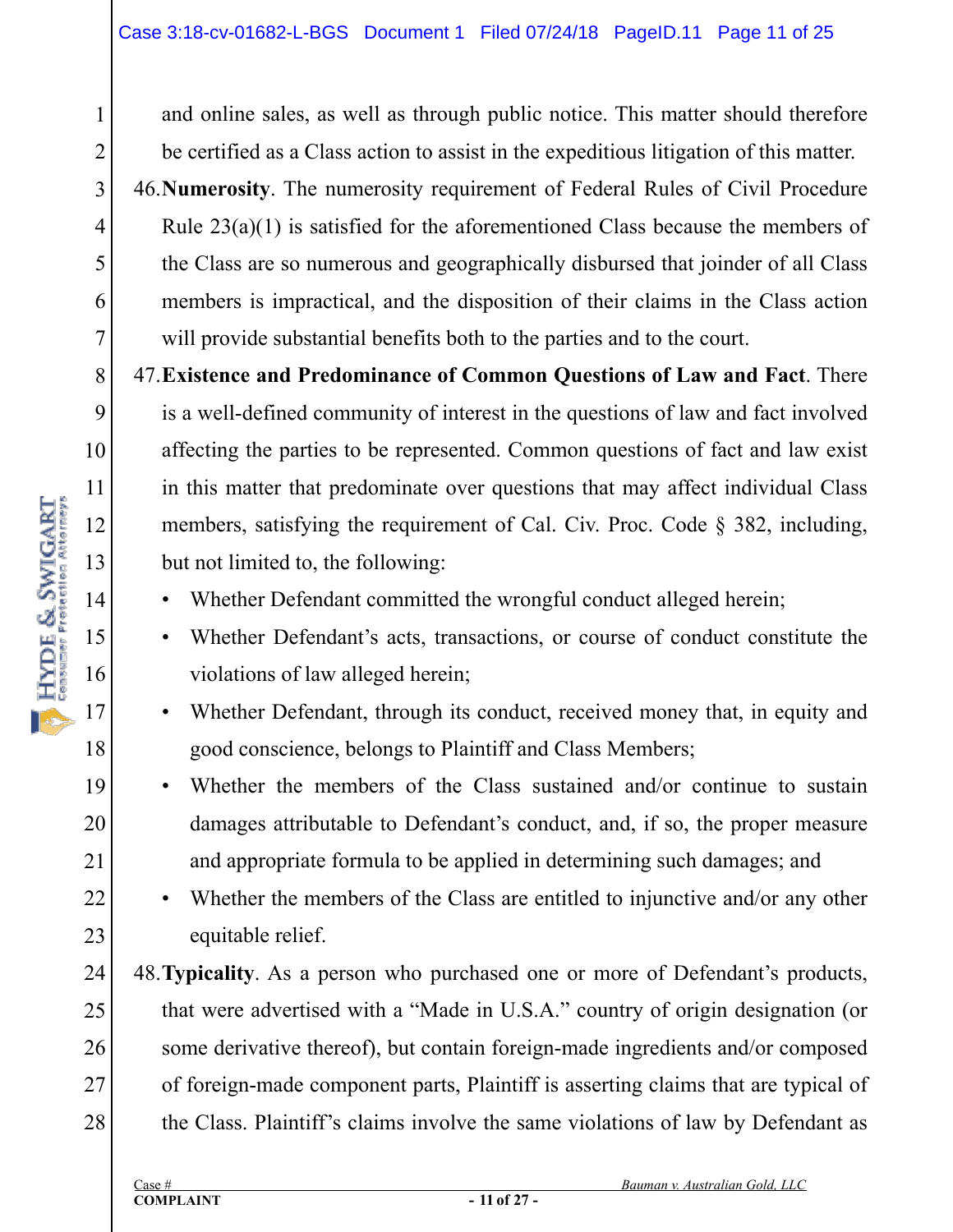other Class members' claims. Plaintiff and members of the Class also sustained damages arising out of Defendant's common course of conduct complained herein. Accordingly, Plaintiff satisfies the "typicality" requirement of Cal. Civ. Proc. Code § 382, with respect to the Class.

49.**Adequacy of Representation**. Plaintiff will fairly and adequately represent and protect the interests of other members of the Class in that Plaintiff has no interests antagonistic to any member of the Class. Further, Plaintiff has retained counsel experienced in handling class action claims and claims involving violations of the consumer laws, and specifically violations of the California Business and Professions Code. Thus, Cal. Civ. Proc. Code § 382 is satisfied.

50.**Superiority**. A class action is superior to all other available means for the fair and efficient adjudication of this controversy. Individualized litigation would create the danger of inconsistent and/or contradictory judgments arising from the same set of facts. Individualized litigation would also increase the delay and expense to all parties and court system and the issues raised by this action. The damages or other financial detriment suffered by individual Class members may be relatively small compared to the burden and expense that would be entailed by individual litigation of the claims against the Defendant. The injury suffered by each individual member of the proposed class is relatively small in comparison to the burden and expense of individual prosecution of the complex and extensive litigation necessitated by Defendant's conduct. It would be virtually impossible for members of the proposed Class to individually redress effectively the wrongs to them. Even if the members of the proposed Class could afford such litigation, the court system could not. Individualized litigation increases the delay and expense to all parties, and to the court system, presented by the complex legal and factual issues of the case. By contrast, the class action device presents far fewer management difficulties, and provides the benefits of single adjudication, economy of scale, and comprehensive supervision by a

1

2

3

4

5

6

7

8

9

10

11

12

13

14

15

16

17

18

19

20

21

22

23

24

25

26

27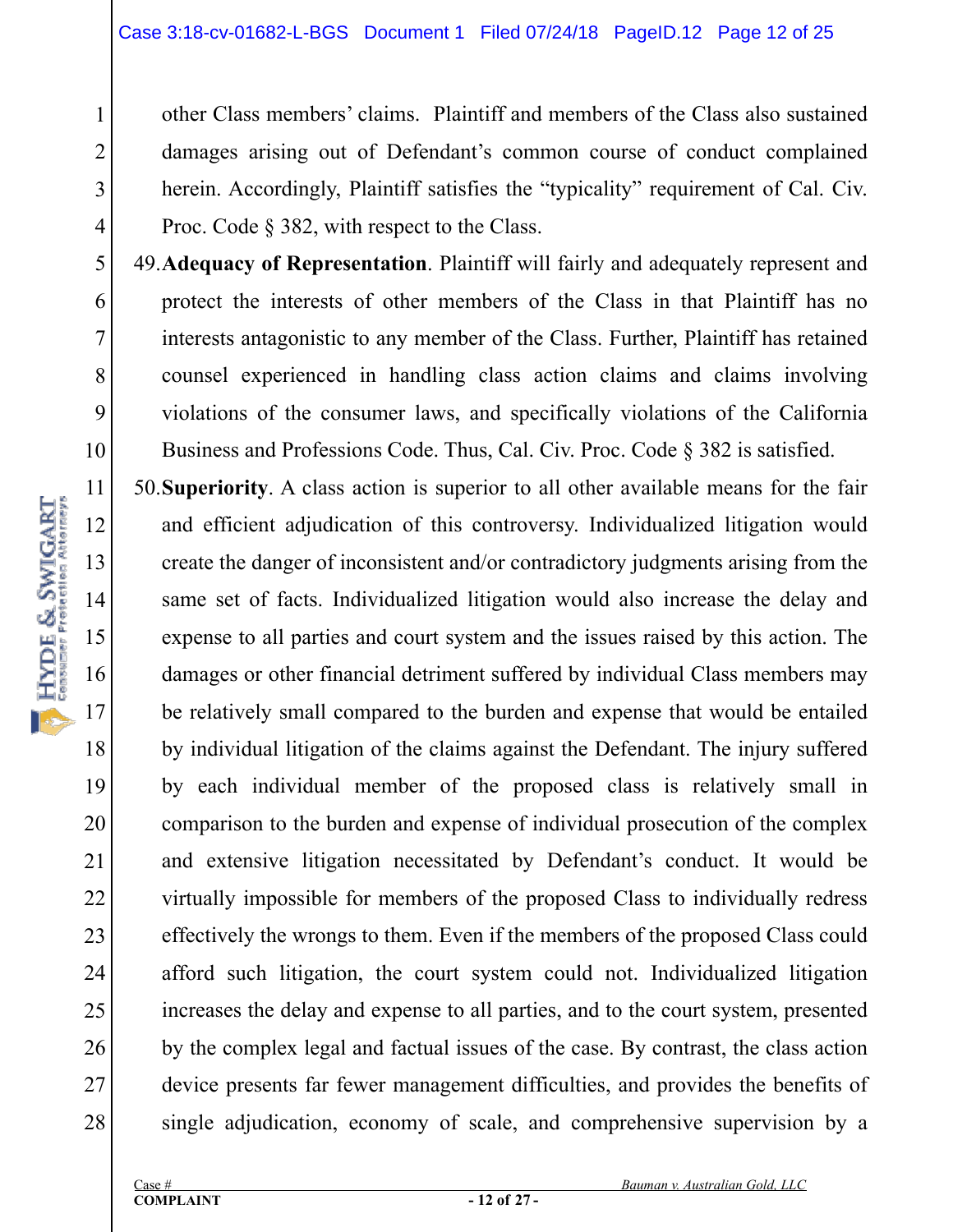single court. Therefore, a class action is maintainable pursuant to Cal. Civ. Proc. Code § 382.

3 4 5 8 51.Unless the Class is certified, Defendant will retain monies received as a result of Defendant's unlawful and deceptive conduct alleged herein. Unless a class-wide injunction is issued, Defendant will continue to, or allow its resellers to, advertise, market, promote, and package Defendant's Class Products in an unlawful and misleading manner, and Class Member will continue to be misled, harmed, and denied their rights under California law.

52.Further, Defendant has acted or refused to act on grounds that are generally applicable to the class so that declaratory and injunctive relief is appropriate to the Class as a whole, making class certification appropriate pursuant to Cal. Civ. Proc. Code § 382.

#### **First Cause of Action**

#### **Violation of California Consumers Legal Remedies Act**

## **Cal. Civ. Code Section 1750,** *et seq.*

53.Plaintiff re-alleges and incorporates by reference all of the above paragraphs of this Complaint as though fully stated herein.

54.California Civil Code Section 1750 *et seq.*, entitled the Consumers Legal Remedies Act (hereinafter "CLRA"), provides a list of "unfair or deceptive" practices in a "transaction" relating to the sale of "goods" or "services" to a "consumer." The Legislature's intent in promulgating the CLRA is expressed in Civil Code Section 1760, which provides, *inter alia*, that its terms are to be:

> Construed liberally and applied to promote its underlying purposes, which are to protect consumers against unfair and deceptive business practices and to provide efficient and economical procedures to secure such protection.

26 27 55.Defendant's products constitute "goods" as defined pursuant to Civil Code Section 1761(a).

28

1

2

6

7

9

10

11

18

19

20

21

22

23

24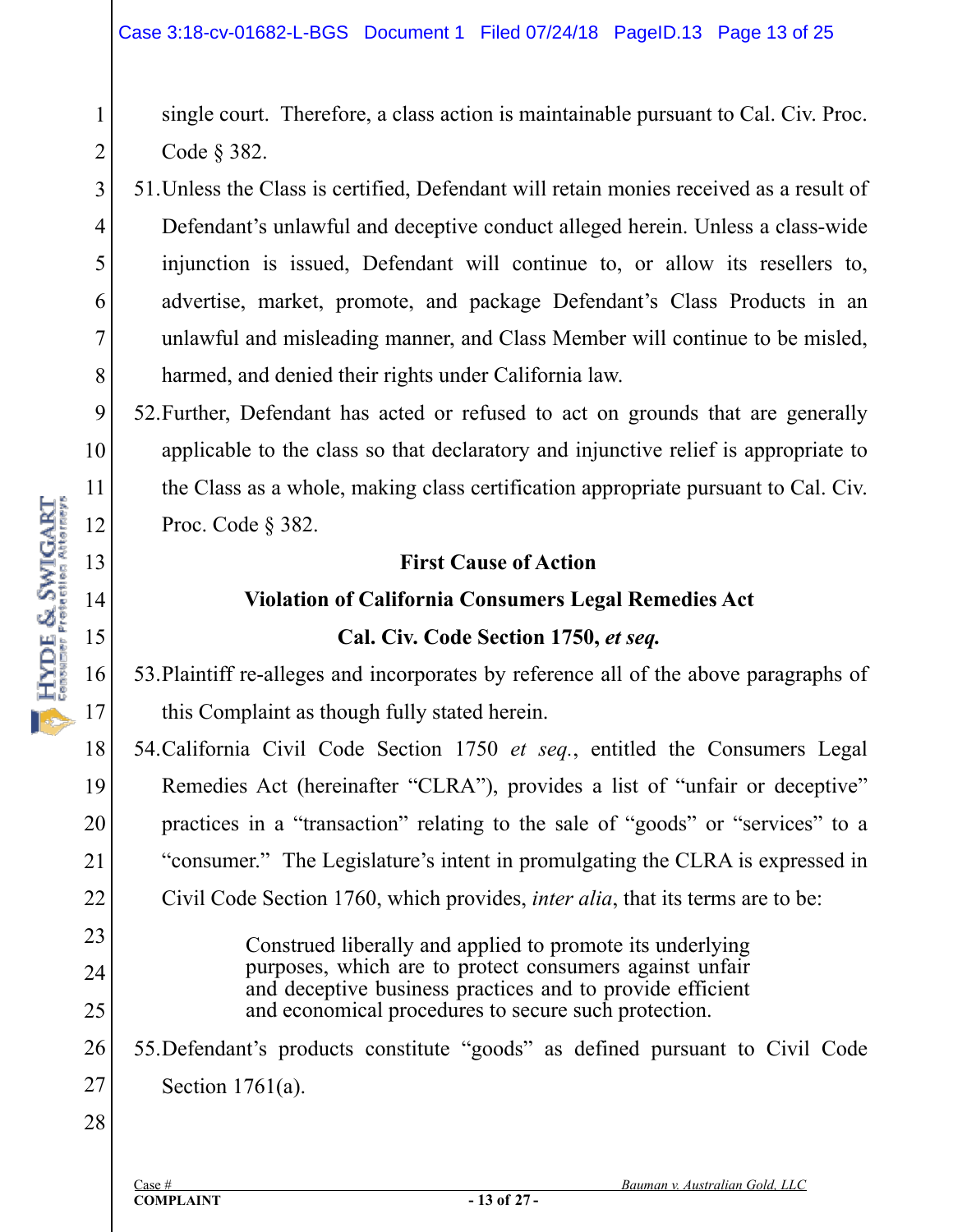#### Case 3:18-cv-01682-L-BGS Document 1 Filed 07/24/18 PageID.14 Page 14 of 25

- 1 2 3 4 5 6 7 8 9 10 11 12 13 14 15 16 17 18 19 20 21 22 23 56.Plaintiff, and the Class members, are each a "consumer" as defined pursuant to Civil Code Section 1761(d). 57.Each of Plaintiff's and the Class members' purchases of Defendant's products constituted a "Transaction" as defined pursuant to Civil Code Section 1761(e). 58.Civil Code Section 1770(a)(2), (4), (5), (7) and (9) provides that: The following unfair methods of competition and unfair or deceptive acts or practices undertaken by any person in a transaction intended to result or which results in the sale or lease of goods or services to any consumer are unlawful: (2) Misrepresenting the source, sponsorship, approval, or certification of goods or services; (4) [u]sing deceptive representations or designations of geographic origin in connection with goods or services; (5) Representing that goods or services have sponsorship, approval, characteristics, ingredients, uses, benefits, or quantities which they do not have or that a person has a sponsorship, approval, status, affiliation, or connection which he or she does not have; (7) Representing that goods or services are of a particular standard, quality, or grade…; [and] (9) Advertising goods or services with intent not to sell them as advertised." 59. Defendant violated Civil Code Section  $1770(a)(2)$ ,  $(4)$ ,  $(5)$ ,  $(7)$  and  $(9)$  by marketing and representing that its Class Products are "Made in U.S.A." when the final wholesale value of the manufactured product's articles, units, or parts contains more than ten percent (10%) foreign-made or manufactured ingredients. 60.Pursuant to section 1782(d), by letters dated October 10, 2017, Plaintiff notified Defendant in writing by certified mail of the particular violations of section
- 24 25 26 1770 and demanded that Defendant rectify the problems associated with the actions detailed above and give notice to all affected consumers of Defendant's intent to so act.
- 27 28 61.It is alleged on information and belief that Defendant and/or Defendant's representatives received said letter in or around October 2017 because

HYDE & SWIGART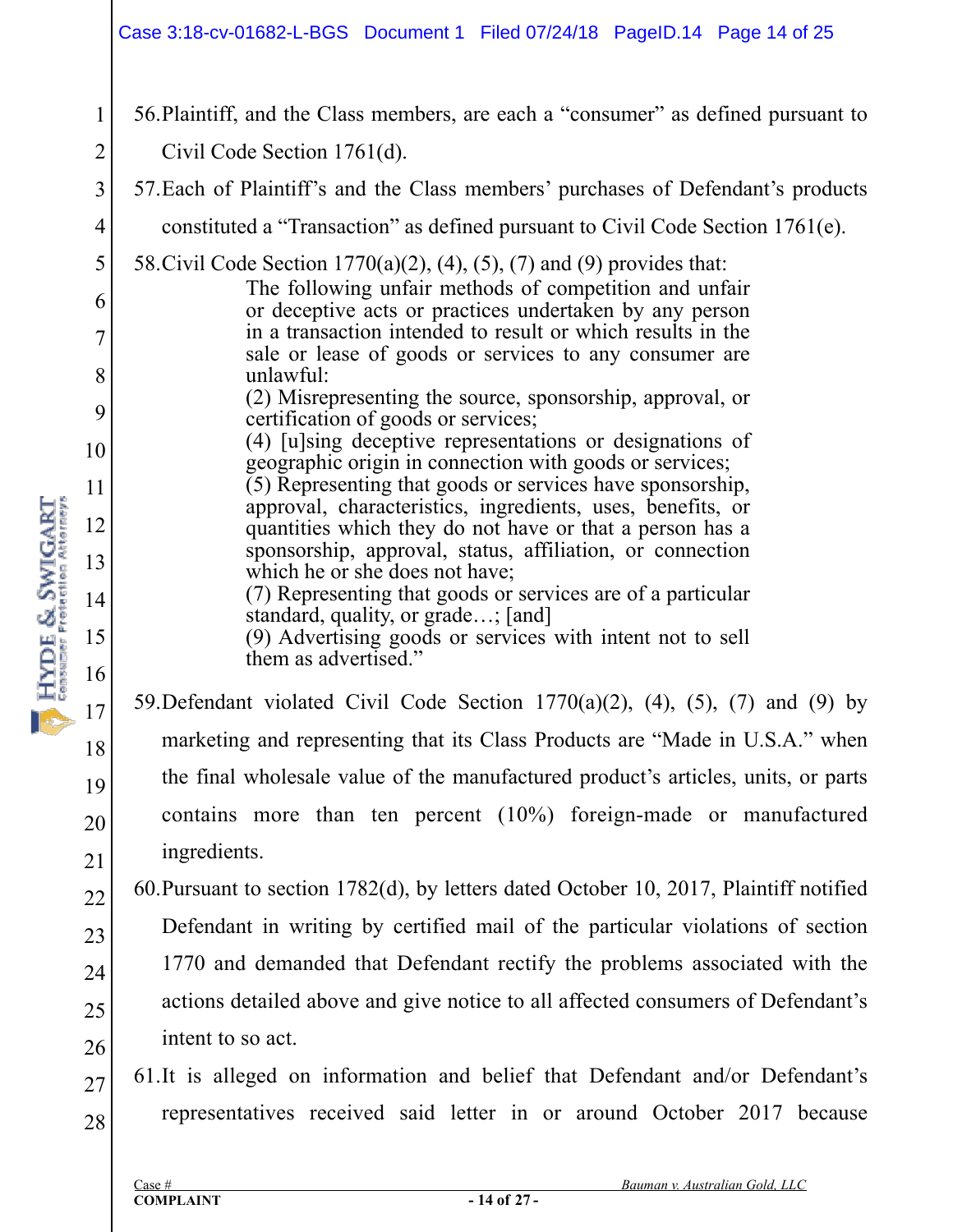- Defendant acknowledged its receipt in a separate letter dated November 22, 2017.
- 3 4 5 6 7 62.Defendant failed to rectify or agree to rectify the problems associated with the actions detailed above and give notice to all affected consumers within thirty days of the date of written notice pursuant to section 1782. Therefore, Plaintiff and the Class further seek actual, punitive, and statutory damages, as deemed appropriate.
- 8 9 10 13 63.On information and belief, Defendant's violations of the CLRA set forth herein were done with awareness of the fact that the conduct alleged was wrongful and was motivated solely for Defendant's self-interest, monetary gain and increased profit. Plaintiff further alleges that Defendant committed these acts knowing the harm that would result to Plaintiff and Defendant, nonetheless, engaged in such unfair and deceptive conduct.
	- 64.Plaintiff further alleges that Defendant committed these acts knowing the harm that would result to Plaintiff and Defendant engaged in such unfair and deceptive conduct notwithstanding such knowledge.
- 17 18 19 65.Plaintiff suffered an "injury in fact" because Plaintiff's money was taken by Defendant as a result of Defendant's false "Made in U.S.A." representations set forth on Defendant's actual products.
- 20 21 22 66.As a direct and proximate result of Defendant's violations of the CLRA, Plaintiff and members of the Class are entitled to a declaration that Defendant violated the Consumer Legal Remedies Act.
- 23 24 25 26 27 67.Plaintiff, on behalf of herself and the Class demand judgment against Defendant for damages, restitution, punitive damages, statutory damages, preand post-judgment interest, attorneys' fees, injunctive and declaratory relief prohibiting such conduct in the future, costs incurred in bringing this action, and any other relief as this Court deems just and proper.
- 28

11

12

14

16

1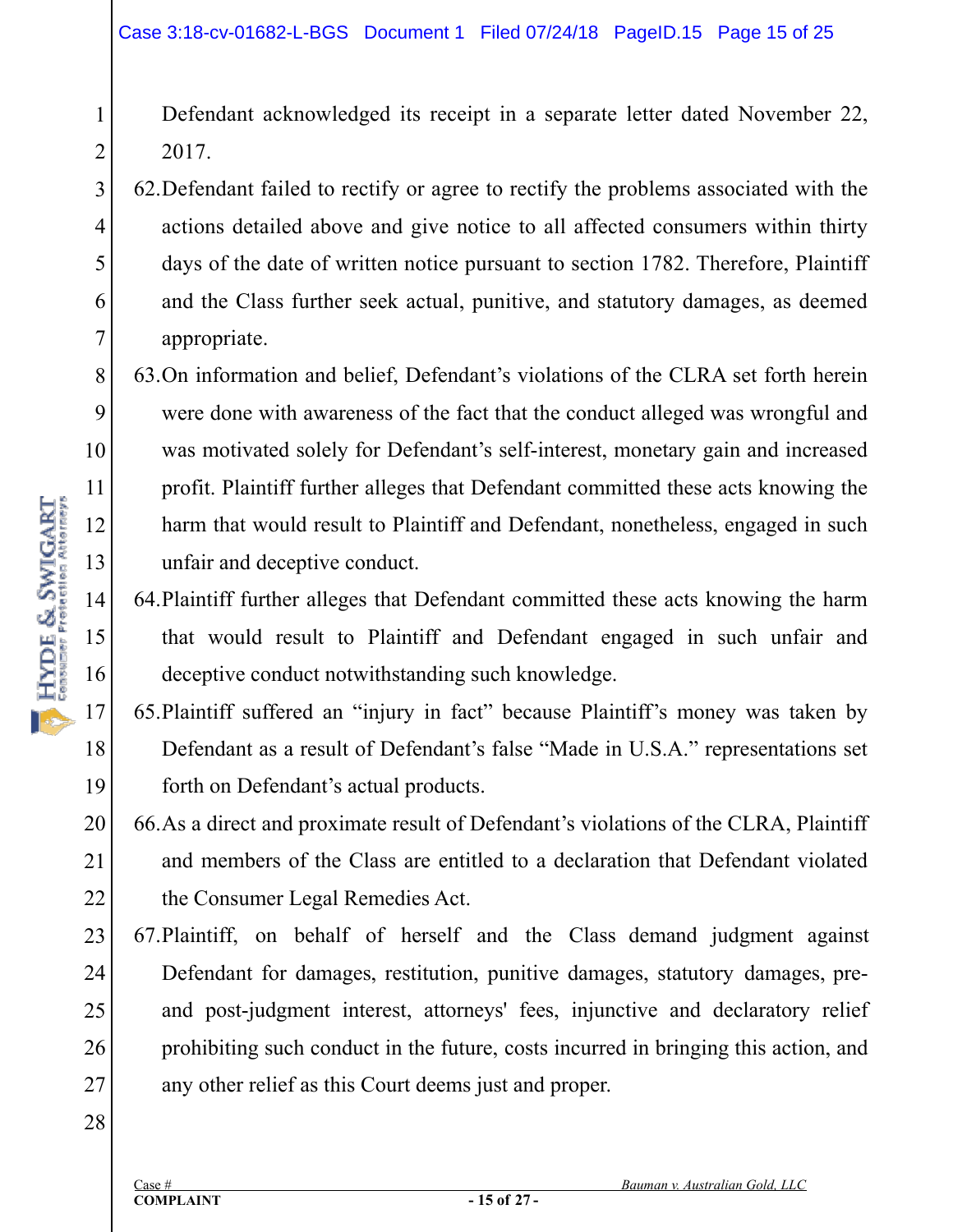68.Pursuant to section 1780(e) of the California Civil Code, Plaintiff and the Class make claims for damages and attorneys' fees and costs.

69.In prosecuting this action for the enforcement of important rights affecting the public interest, Plaintiff seeks the recovery of attorneys' fees, which is available to a prevailing plaintiff in class action cases such as this matter.

**Second Cause Of Action** 

#### **Violation of Business & Professions Code**

#### **Bus. & Prof. Code, Section 17533.7**

70.Plaintiff re-alleges and incorporates by reference all of the above paragraphs of

this Complaint as though fully stated herein.

71.Business & Professions Code § 17533.7 provides:

It is unlawful for any person, firm, corporation or association to sell or offer for sale in this State any merchandise on which merchandise or on its container there appears the words "Made in U.S.A.," "Made in America, "  $U.S.A.,$ " or similar words when the merchandise or any article, unit, or part thereof, has been entirely or substantially made, manufactured, or produced outside of the United States.

18 19 20 21 22 23 72.Defendant violated Bus. & Prof. Code § 17533.7 by selling and offering to sell products in the State of California with the "Made in U.S.A." country of origin designation as fully set forth herein. The Class Products at issue contain articles, units, or parts obtained from outside the United States, all of which constitute more than ten percent of the final wholesale value of the manufactured product in violation of California law.

24 25 26 27 28 73.On information and belief, Defendant's violations of Bus. & Prof. Code § 17533.7 as set forth herein were done with awareness of the fact that the conduct alleged was wrongful and was motivated solely for Defendant's self-interest, monetary gain and increased profit. Plaintiff further alleges that Defendant committed these acts knowing the harm that would result to Plaintiff and

1

2

3

4

5

6

7

8

9

10

11

12

13

14

15

16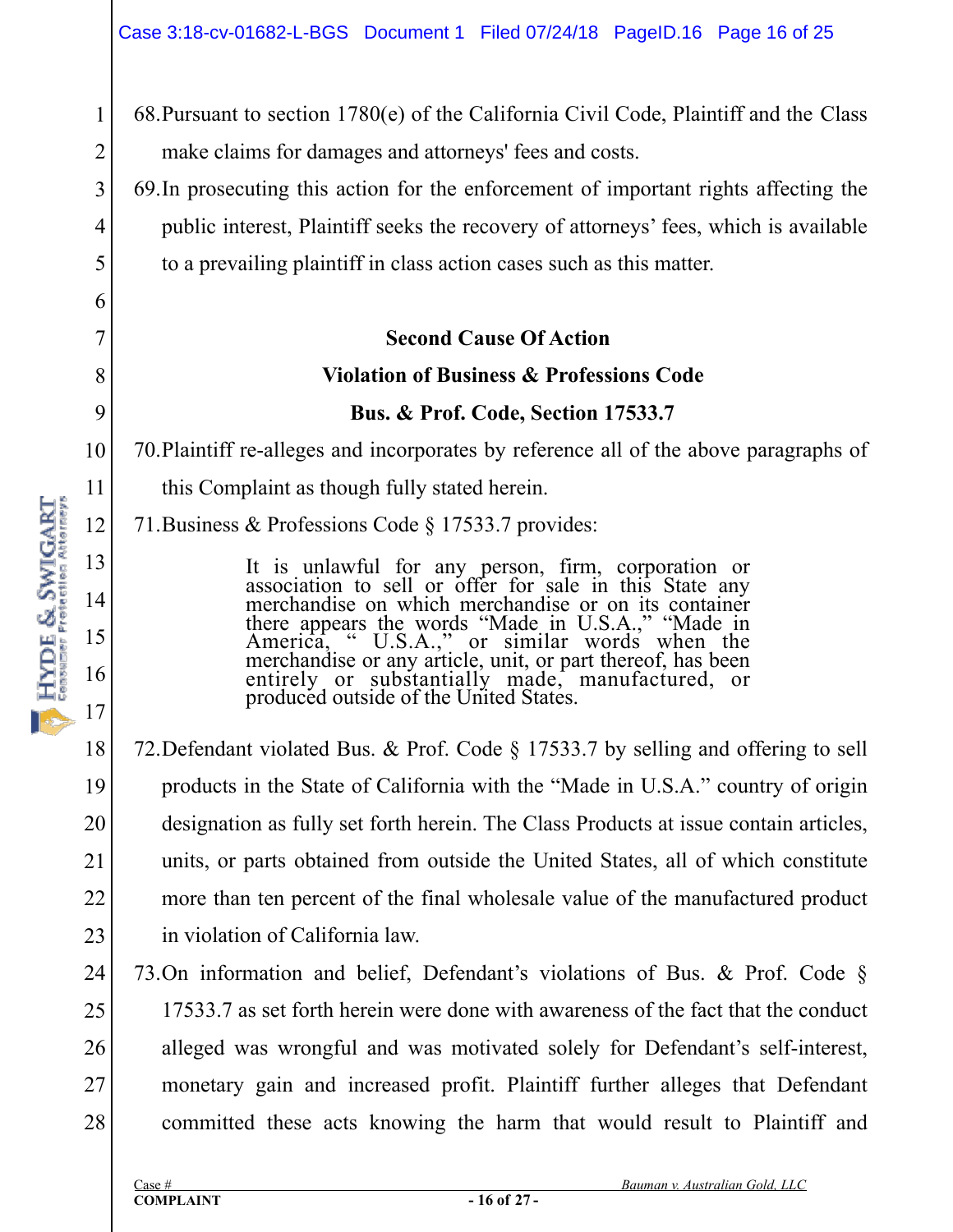Defendant engaged in such unfair and deceptive conduct notwithstanding such knowledge.

74.As a direct and proximate result of Defendant's violations of Bus. & Prof. Code § 17533.7, Plaintiff and the Class are entitled to restitution of excess monies paid to Defendant by Plaintiff and the Class relating to the false "Made in U.S.A." representations set forth on Defendant's actual products' labels and/or packaging used by Defendant to sell Defendant's products.

75.In prosecuting this action for the enforcement of important rights affecting the public interest, Plaintiff seeks the recovery of attorneys' fees, which is available to a prevailing plaintiff in class action cases such as this matter.

#### **Third Cause Of Action**

# **Violation of Business & Professions Code Bus. & Prof. Code, Section 17200,** *et seq.*

76.Plaintiff re-alleges and incorporates by reference all of the above paragraphs of this Complaint as though fully stated herein.

77.Plaintiff and Defendants are each "person[s]" as defined by California Business & Professions Code § 17201. California Business & Professions Code § 17204 authorizes a private right of action on both an individual and representative basis.

20 21 22 23 24 25 26 78."Unfair competition" is defined by Business and Professions Code Section § 17200 as encompassing several types of business "wrongs," four of which are at issue here: (1) an "unlawful" business act or practice, (2) an "unfair" business act or practice, (3) a "fraudulent" business act or practice, and (4) "unfair, deceptive, untrue or misleading advertising." The definitions in § 17200 are drafted in the disjunctive, meaning that each of these "wrongs" operates independently from the others.

27 28

1

2

3

4

5

6

7

8

9

10

11

12

13

14

HYDE & SWIGART

15

16

17

18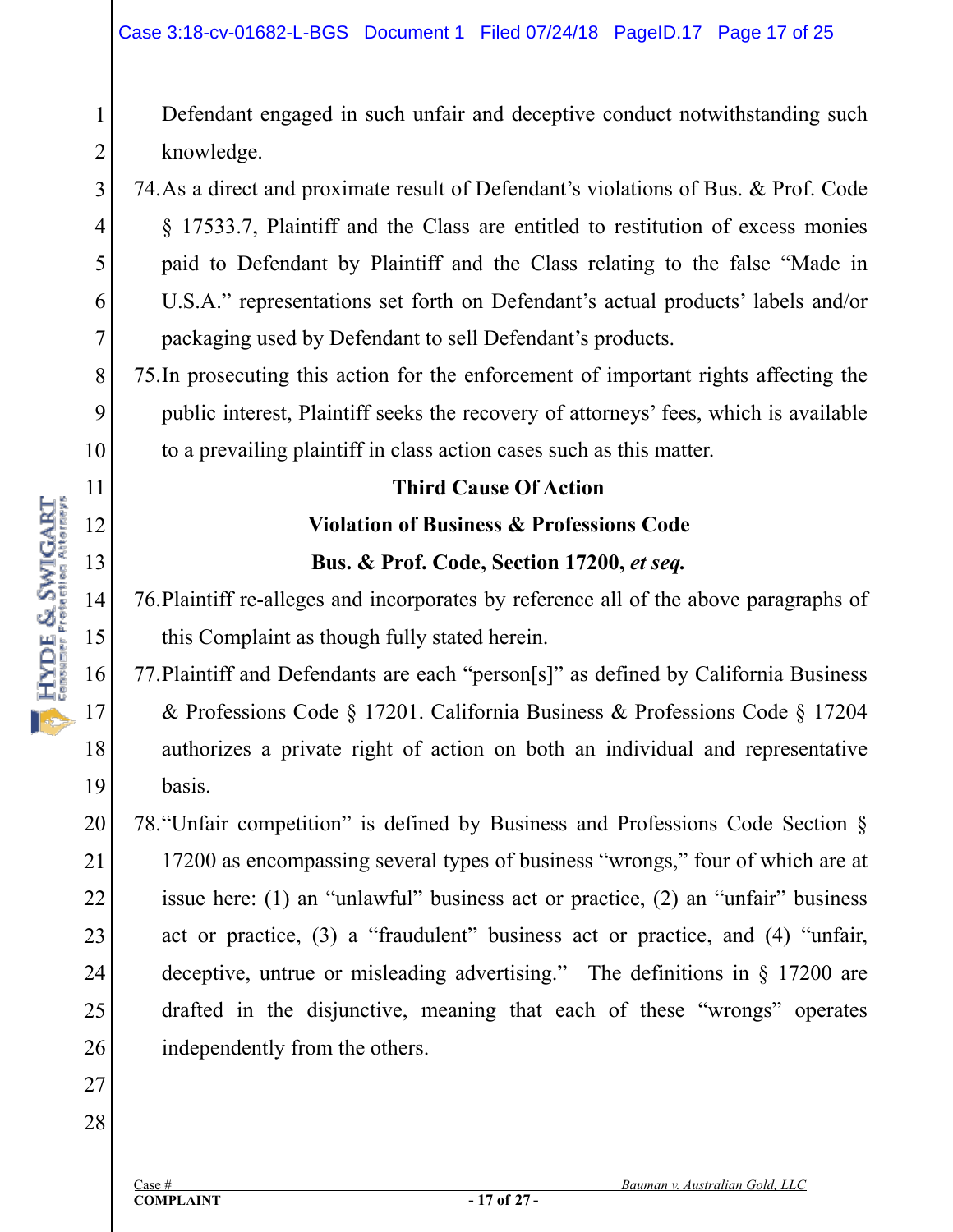79.By and through Defendant's conduct alleged in further detail above and herein, Defendant engaged in conduct which constitutes unlawful, unfair, and/or fraudulent business practices prohibited by Bus. & Prof. Code § 17200 *et seq.*

#### **A.** *"Unlawful" Prong*

80.Beginning at a date currently unknown through the time of this Complaint, Defendant has committed acts of unfair competition, including those described above, by engaging in a pattern of "unlawful" business practices, within the meaning of Bus. & Prof. Code § 17200 et seq. by manufacturing, distributing, and/or marketing Defendant's Class Products with a false country of origin designation, in violation of California's CLRA, Civil Code § 1750, et seq., California's False Made In the U.S.A statute, Bus. & Prof. Code §§ 17533.7 by falsely representing that the products referenced herein are "Made in U.S.A." when Defendant's products are composed of articles, units, or parts obtained outside the United States which constitute more than ten percent (10%) of the final wholesale value of the manufactured product.

## **B.** *"Unfair" Prong*

81.Beginning at a date currently unknown and continuing up through the time of this Complaint, Defendant has committed acts of unfair competition that are prohibited by Bus. & Prof. Code section 17200 et seq. Defendant engaged in a pattern of "unfair" business practices that violate the wording and intent of the statutes by engaging conduct and practices that threaten an incipient violation of law/s or violate the policy or spirit of law/s by manufacturing, distributing, and/ or marketing Defendant's products with a false country of origin designation, of in violation of California's CLRA, Civil Code § 1750, et seq. and California's False Made In the U.S.A statute, Bus. & Prof. Code §§ 17533.7 by falsely representing that the products referenced herein are "Made in U.S.A." when Defendant's products are composed of articles, units, or parts obtained outside

28

1

2

3

4

5

6

7

8

9

10

11

12

13

14

**HYDE & SWIGART** 

15

16

17

18

19

20

21

22

23

24

25

26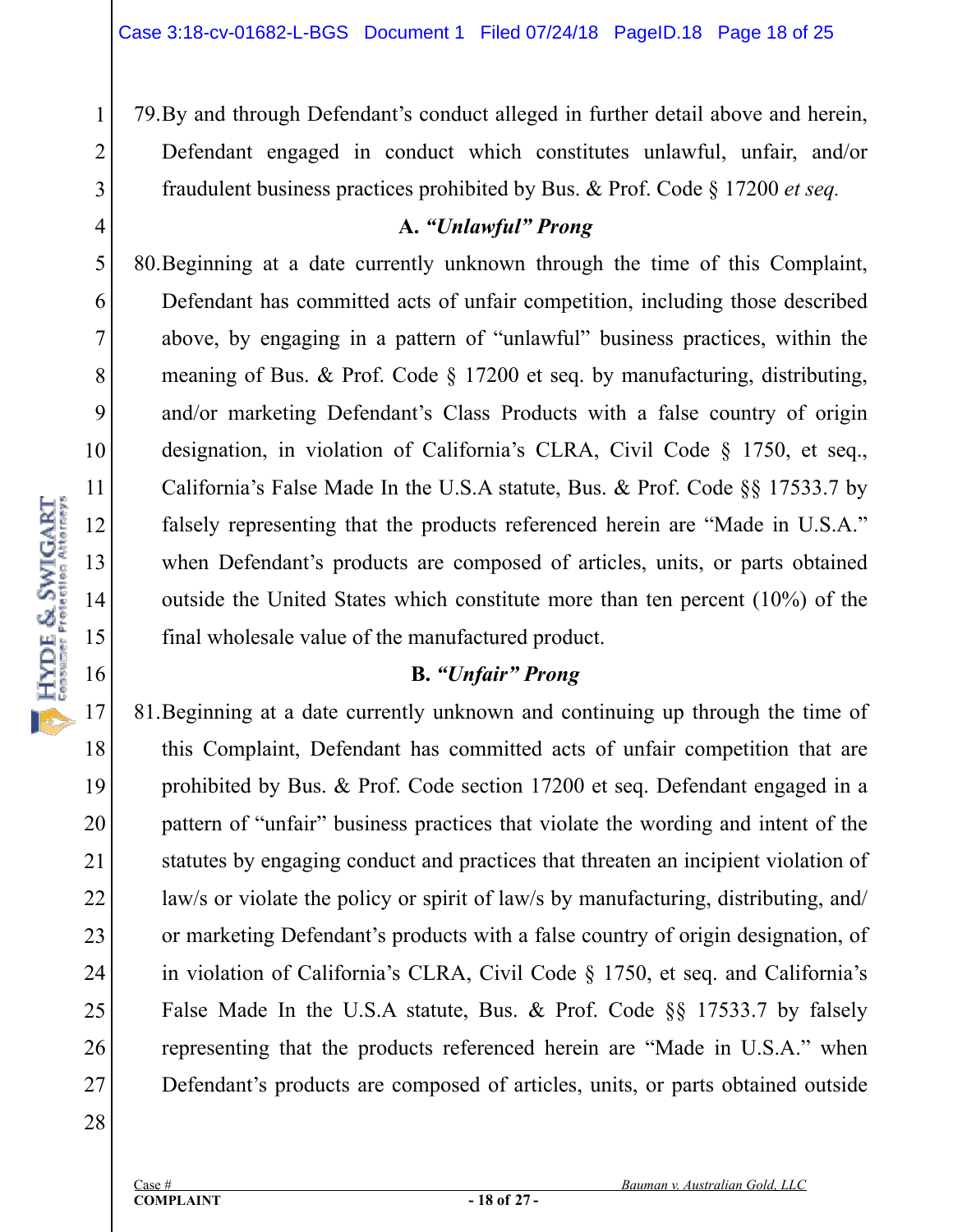the United States which constitute more than ten percent (10%) of the final wholesale value of the manufactured product.

3 4 5 6 8 9 10 14 82.Alternatively, Defendant engaged in a pattern of "unfair" business practices that violate the wording and intent of the abovementioned statute/s by engaging in practices that are immoral, unethical, oppressive or unscrupulous, the utility of such conduct, if any, being far outweighed by the harm done to consumers and against public policy by manufacturing, distributing, and/or marketing Defendant's Class Products with a false country of origin designation, in violation of California's CLRA, Civil Code § 1750, et seq. and California's False Made In the U.S.A statute, Bus. & Prof. Code §§ 17533.7 by falsely representing that the products referenced herein are "Made in U.S.A." when Defendant's products are composed of articles, units, or parts obtained outside the United States which constitute more than ten percent (10%) of the final wholesale value of the manufactured product.

83.Alternatively, Defendant engaged in a pattern of "unfair" business practices that violate the wording and intent of the above mentioned statute/s by engaging in practices, including manufacturing, distributing, marketing, and/or advertising Defendant's products with a false country of origin designation, wherein: (1) the injury to the consumer was substantial; (2) the injury was not outweighed by any countervailing benefits to consumers or competition; and (3) the injury was not of the kind that consumers themselves could not have reasonably avoided.

## **C.** *"Fraudulent" Prong*

23 24 25 26 27 28 84.Beginning at a date currently unknown and continuing up through the time of this Complaint, Defendant engaged in acts of unfair competition, including those described above and herein, prohibited and in violation of Bus. & Prof. Code § 17200 *et seq.*, by engaging in a pattern of "fraudulent" business practices within the meaning of Bus. & Prof. Code § 17200 *et seq.*, by manufacturing, distributing, and/or marketing Defendant's Class Products in violation of

1

2

7

11

12

13

16

17

18

19

20

21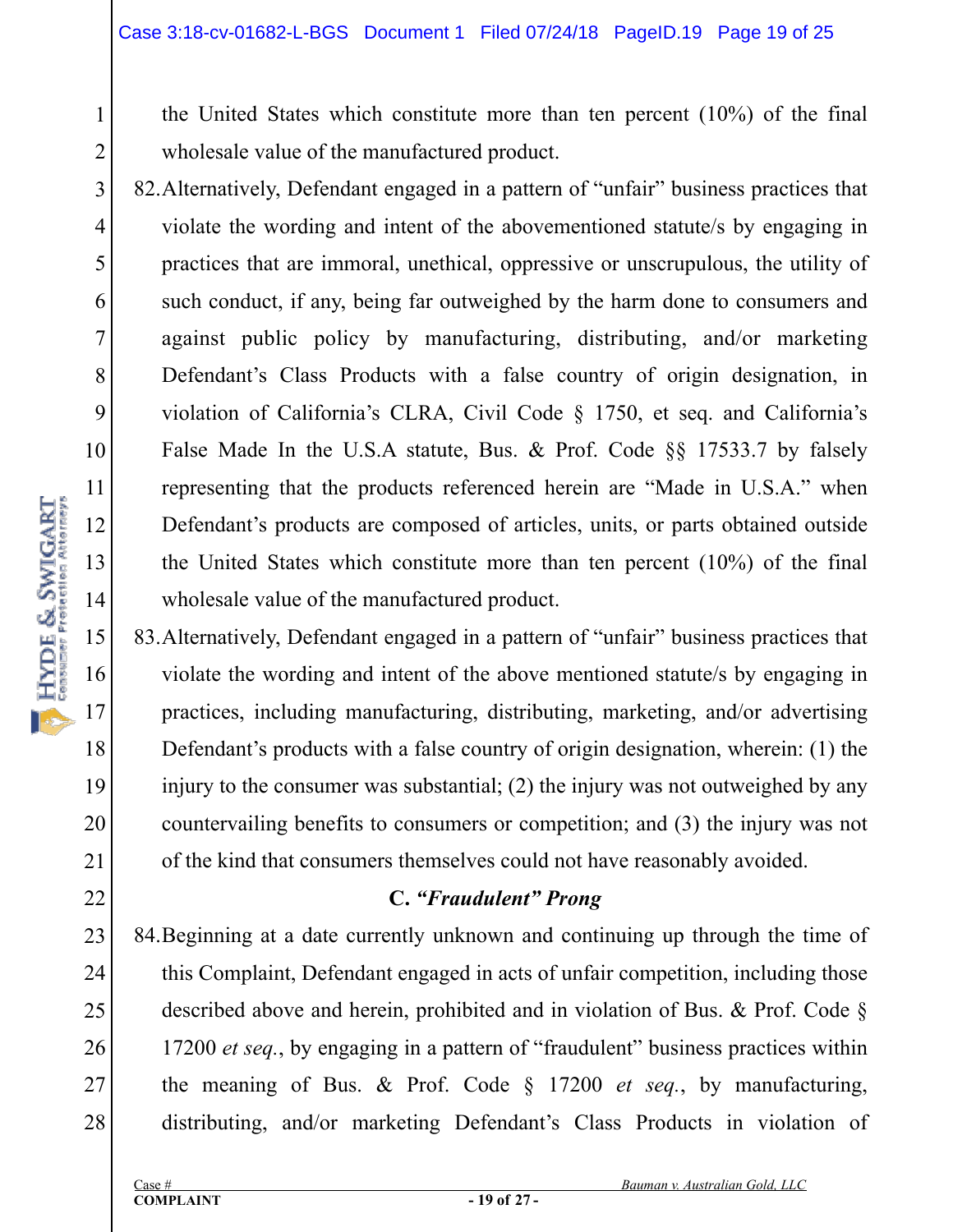California's CLRA, Civil Code § 1750, *et seq.* and California's False Made In the U.S.A statute, Bus. & Prof. Code §§ 17533.7 by falsely representing that the products referenced herein are "Made in U.S.A." when Defendant's products are composed of articles, units, or parts obtained outside the United States which constitute more than ten percent (10%) of the final wholesale value of the manufactured product.

85.Plaintiff reserves the right to allege further conduct that constitutes other fraudulent business acts or practices. Such conduct is ongoing and continues to this date.

#### **D.** *"Unfair, Deceptive, Untrue or Misleading Advertising" Prong*

86.Defendant's advertising is unfair, deceptive, untrue or misleading in that consumers are led to believe that Defendant's Class Products are made in the U.S.A, when Defendant's products are composed of articles, units, or parts obtained outside the United States which constitute more than ten percent (10%) of the final wholesale value of the manufactured product.

87.Plaintiff, a reasonable consumer, and the public would likely be, and, in fact were, deceived and mislead by Defendant's advertising as they would, and did, interpret the representation in accord with its ordinary U.S.Age, that the products are actually made in the U.S.A.

20 21 22 23 88.Defendant's unlawful, unfair, and fraudulent business practices and unfair, deceptive, untrue or misleading advertising presents a continuing threat to the public in that Defendant continues to engage in unlawful conduct resulting in harm to consumers.

24 25 26 27 89.Defendant engaged in these unlawful, unfair, and fraudulent business practices motivated solely by Defendant's self-interest with the primary purpose of collecting unlawful and unauthorized monies from Plaintiff and all others similarly situated; thereby unjustly enriching Defendant.

28

1

2

3

4

5

6

7

8

9

10

18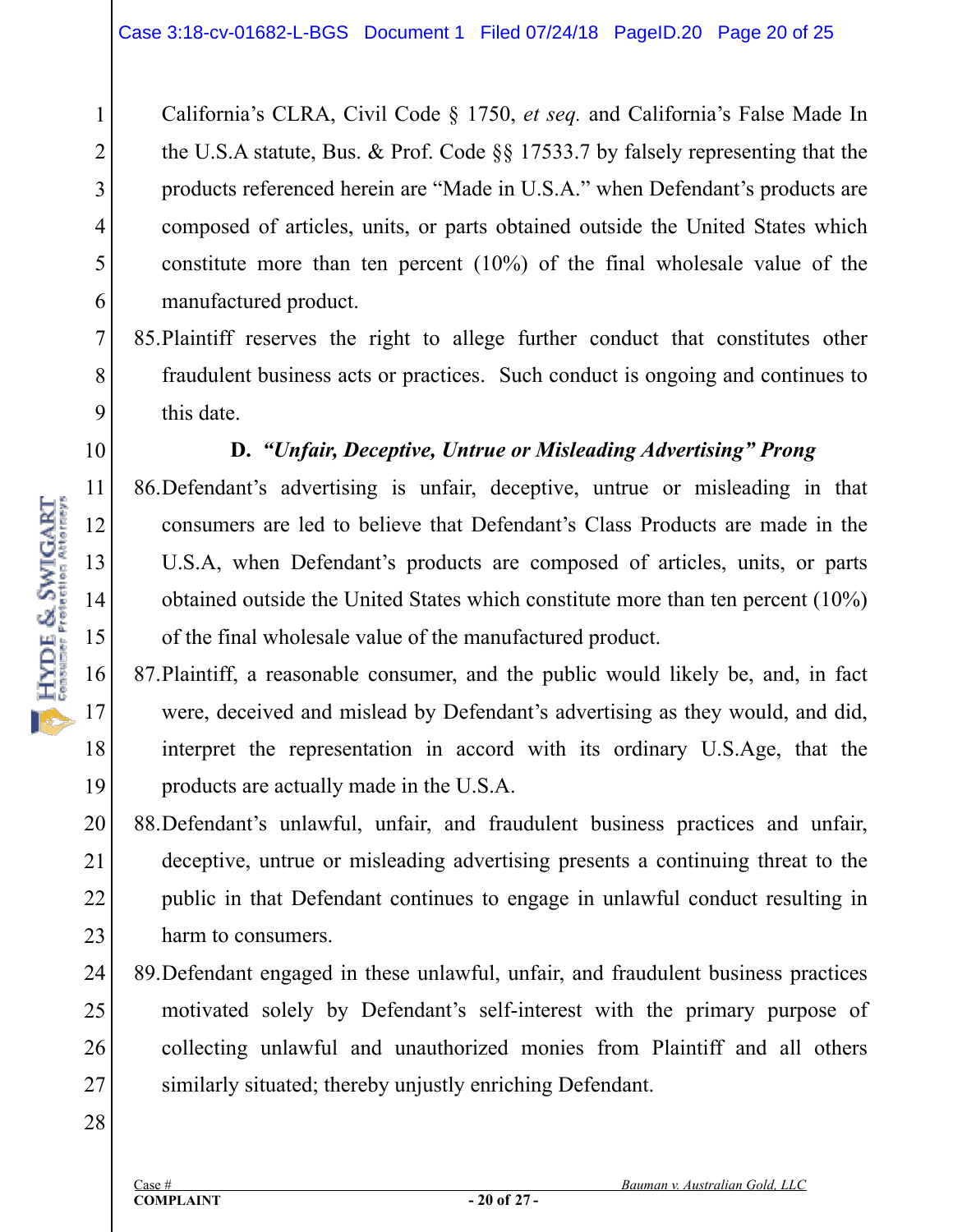90.Such acts and omissions by Defendant are unlawful and/or unfair and/or fraudulent and constitute a violation of Business & Professions Code section 17200 *et seq.* Plaintiff reserves the right to identify additional violations by Defendant as may be established through discovery.

- 91.As a direct and proximate result of the aforementioned acts and representations described above and herein, Defendant received and continues to receive unearned commercial benefits at the expense of their competitors and the public.
- 92.As a direct and proximate result of Defendant's unlawful, unfair and fraudulent conduct described herein, Defendant has been and will continue to be unjustly enriched by the receipt of ill-gotten gains from customers, including Plaintiff, who unwittingly provided money to Defendant based on Defendant's fraudulent representations.
- 93.Plaintiff suffered an "injury in fact" because Plaintiff's money was taken by Defendant as a result of Defendant's false representations set forth on the Defendant's Products.

94.In prosecuting this action for the enforcement of important rights affecting the public interest, Plaintiff seeks the recovery of attorneys' fees, which is available to a prevailing plaintiff in class action cases such as this matter.

# **Fourth Cause of Action for Negligent Misrepresentation**

21 22 95.Plaintiff repeats, re-alleges and incorporates by reference the above allegations as if fully stated herein.

23 24 25 26 27 28 96.At a date presently unknown to Plaintiff, but at least four years prior to the filing of this action, and as set forth above, Defendant represented to the public, including Plaintiff, by packaging and other means, that Defendant's Class Products are made in the U.S.A, when Defendant's products are composed of articles, units, or parts obtained outside the United States which constitute more than ten percent (10%) of the final wholesale value of the manufactured product.

1

2

3

4

5

6

7

8

9

10

11

12

13

14

15

16

17

18

19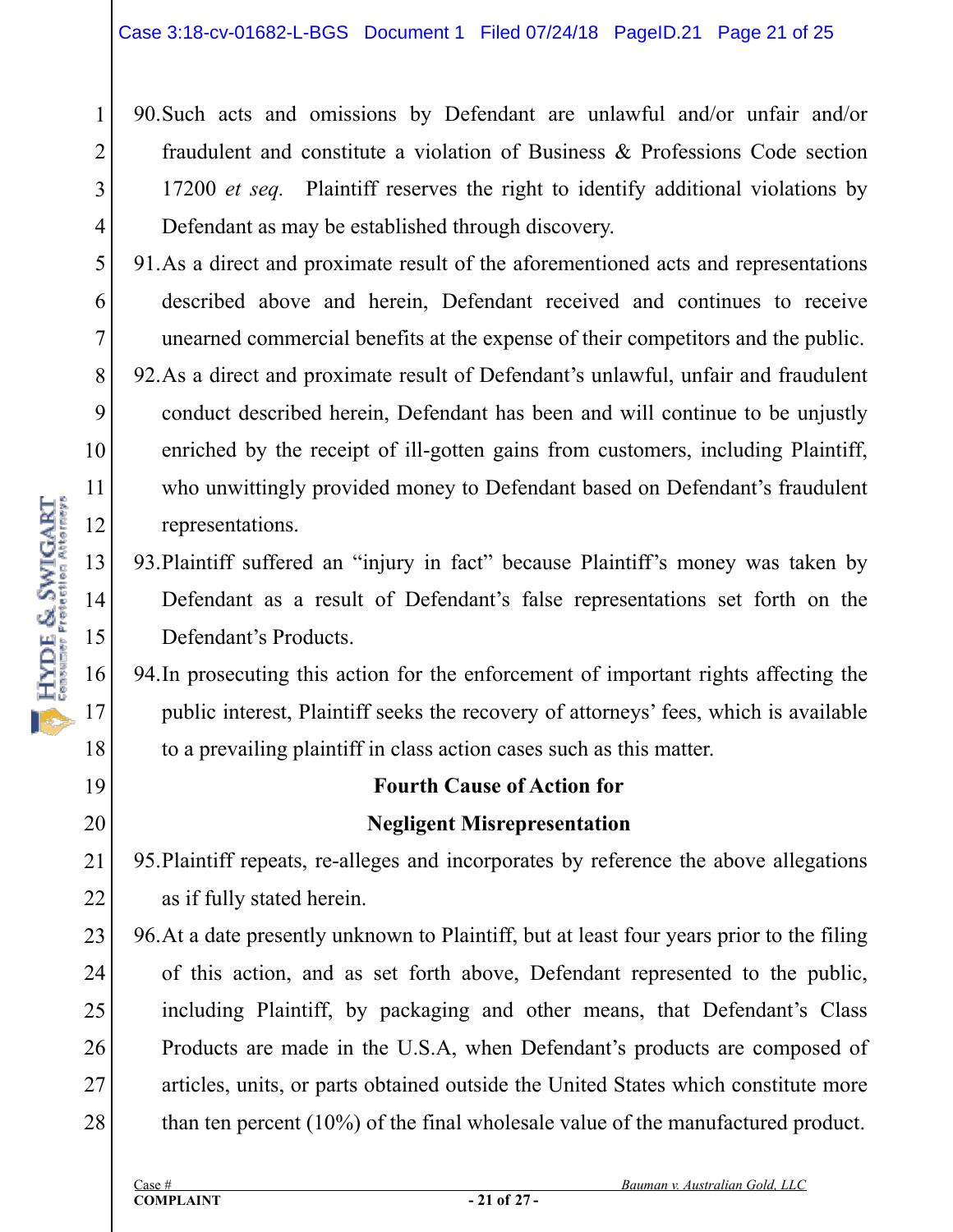- 97.Defendant made the representations herein alleged with the intention of inducing the public, including Plaintiff and putative class members, to purchase Defendant's Class Products.
- 5 98.Plaintiff and other similarly situated persons in California saw, believed, and relied upon Defendant's advertising representations and, in reliance on them, purchased the Class Products, as described herein.
- 7 8 9 99.At all times relevant, Defendant made the misrepresentations herein alleged when Defendant should have known these representations to be untrue, and had no reasonable basis for believing the representations to be true.

100.As a proximate result of Defendant's negligent misrepresentations, Plaintiff and other consumers similarly situated were induced to purchase, purchase more of, or pay more for Defendant's Class Products, due to the unlawful acts of Defendant, in an amount to be determined at trial, during the Class Period.

#### **Fifth Cause of Action for**

# **Intentional Misrepresentation**

101.Plaintiff repeats, re-alleges and incorporates herein by reference the above allegations as if fully stated herein.

18 19 20 21 22 23 24 102.At a date presently unknown to Plaintiff, but at least three years prior to the filing of this action, and as set forth above, Defendant intentionally represented to the public, including Plaintiff, by promoting and other means, that Defendant's Class Products are made in the U.S.A, when Defendant's products are composed of articles, units, or parts obtained outside the United States which constitute more than ten percent (10%) of the final wholesale value of the manufactured product.

25 26 27 103.Defendant made the representations herein alleged with the intention of inducing the public, including Plaintiff, to purchase Defendant's Class Products for Defendant's own financial gain.

28

1

2

3

4

6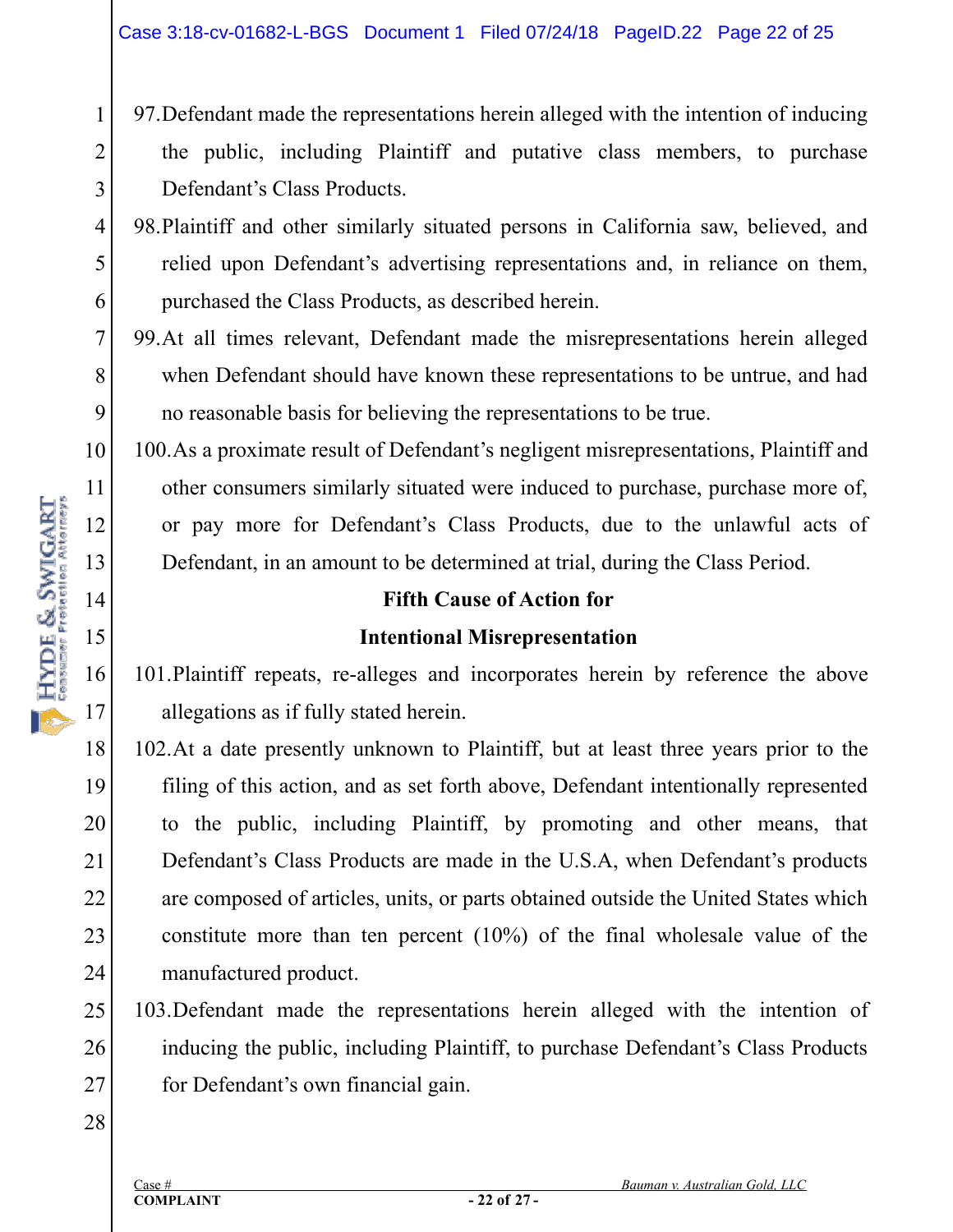- 104.Defendant intentionally made such misrepresentations by printing on the Class Products' labels that they were "Made in U.S.A."
- 105.The statement regarding Defendant's Class Products as being "Made in U.S.A" was misleading because Defendant's products are composed of articles, units, or parts obtained outside the United States which constitute more than ten percent (10%) of the final wholesale value of the manufactured product.
- 106.Plaintiff and other similarly situated persons in California saw, believed, and relied upon Defendant's advertising representations and, in reliance on such representations, purchased the Class Products, as described above.
- 10 12 107.At all times relevant, Defendant intentionally made the misrepresentations herein alleged, allowed the misrepresentations to continue to be made by its resellers and Defendant knew the representations to be false.
	- 108.As a proximate result of Defendant's intentional misrepresentations, Plaintiff and other consumers similarly situated were induced to spend an amount of money to be determined at trial on Defendant's misrepresented Products.
	- 109.Defendant knew that its Class Products were composed of articles, units, or parts obtained outside the United States which constituted more than ten percent (10%) of the final wholesale value of the manufactured product, but nevertheless made the representations described herein with the intention that consumers rely on Defendant's representations.
- 21 22 23 110.Defendant also knew that retailers were advertising its Class Products as "Made in U.S.A.," as Defendant designed, manufactured, and affixed the product labeling to its Class Products before supplying the products to retailers.
- 24 25 26 27 111.Plaintiff and other consumers similarly situated, in purchasing and using the Class Products as herein alleged, did rely on Defendant's representations, including the representations on Defendant's Class Products' labels, all to their damage and/or detriment as herein alleged.

1

2

3

4

5

6

7

8

9

11

13

14

16

17

18

19

20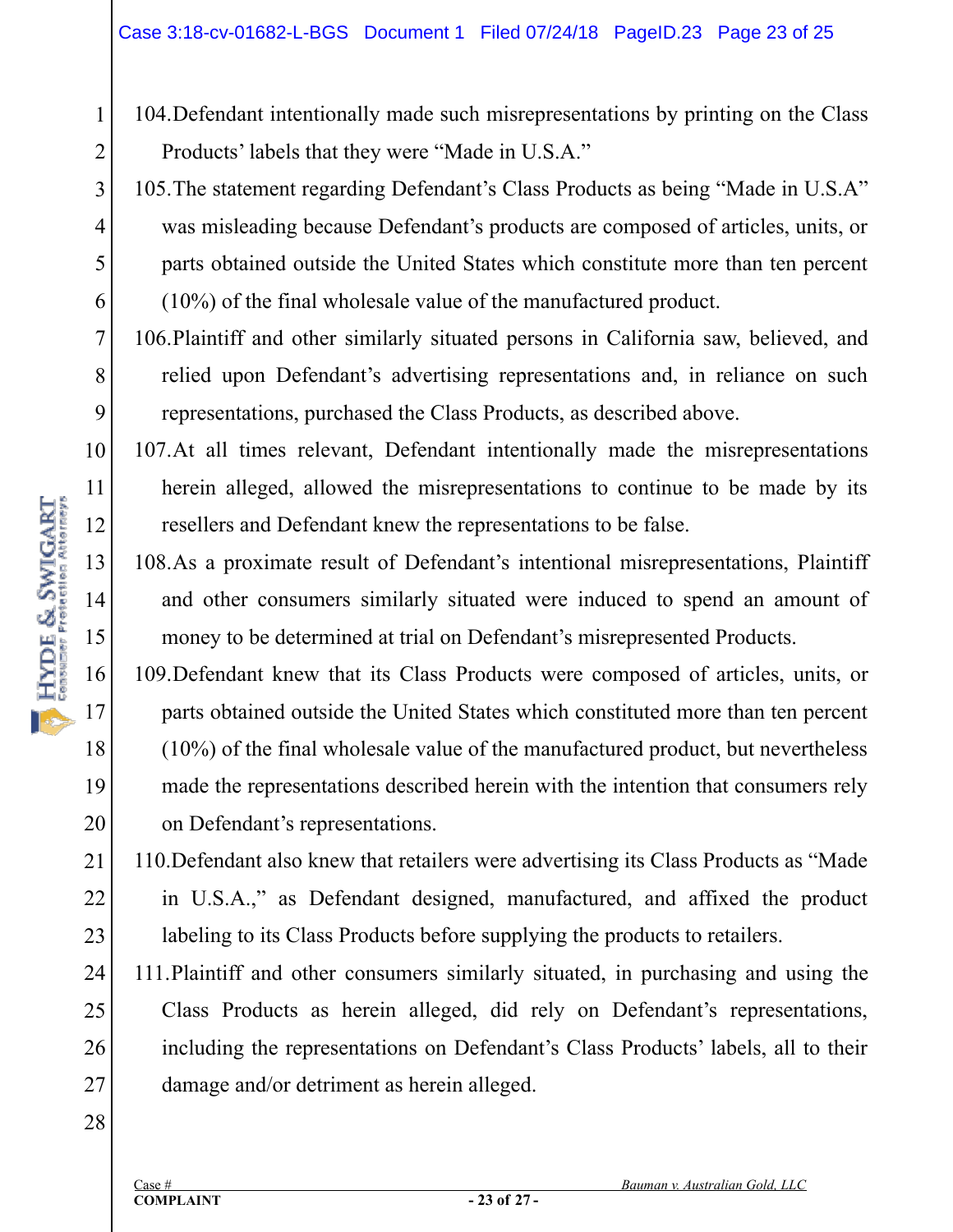#### Case 3:18-cv-01682-L-BGS Document 1 Filed 07/24/18 PageID.24 Page 24 of 25

112.Plaintiff alleges the "who, what, when, where, and how" of the alleged deception by Defendant as follows:

• The "who" is Defendant;

1

2

3

4

5

6

7

8

9

10

11

12

13

14

HYDE & SWIGART

15

16

17

18

19

20

21

22

23

24

25

- The "what" is representation that Defendant's Class Products are "Made in U.S.A.";
- The "when" is the date Plaintiff purchased the product and the Class Period of four years prior to the filing of the Complaint;
- The "where" is in Defendant's product labeling; and
- The "how" is the allegation that Defendant did not disclose that its Class Products are in fact foreign-made and/or composed of component parts manufactured and/or grown outside of the United States.
- By engaging in the acts described above, Defendant is guilty of malice, oppression, and fraud, and each Plaintiff is therefore entitled to recover exemplary or punitive damages.

## **Prayer For Relief**

**WHEREFORE**, Plaintiff respectfully requests the Court grant Plaintiff and the Class members the following relief against Defendant:

- That the Court determine that this action may be maintained as a Class Action by certifying this case as a Class Action;
- That the Court certify Plaintiff to serve as the Class representative in this matter;
- That Defendant's wrongful conduct alleged herein be adjudged and decreed to violate the consumer protection statutory claims asserted herein;
- That Plaintiff and each of the other members of the Class recover the amounts by which Defendant has been unjustly enriched;
- 26 • That Defendant be enjoined from continuing the wrongful conduct alleged herein and required to comply with all applicable laws;

28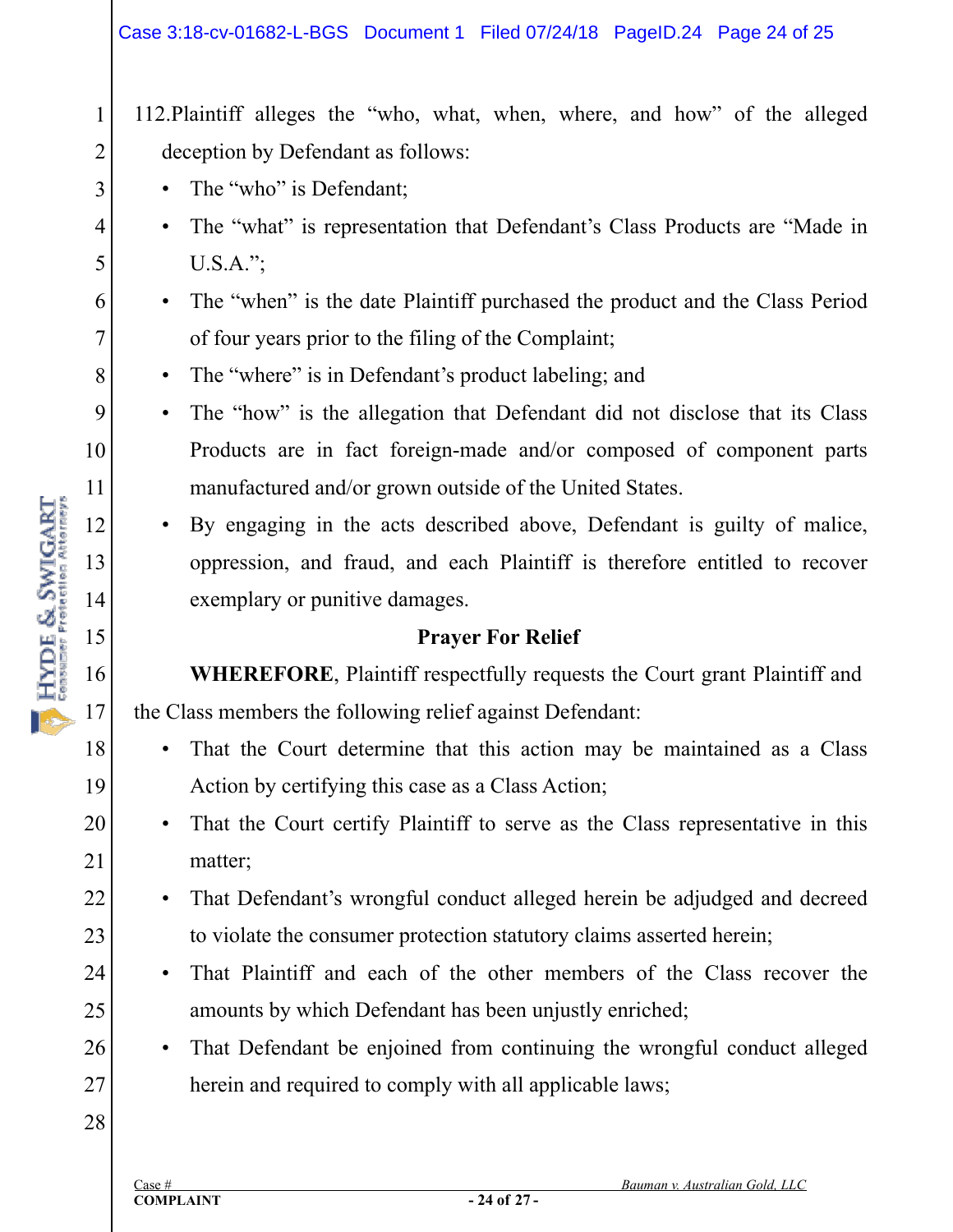| • That Plaintiff and each of the other members of the class recover their costs |
|---------------------------------------------------------------------------------|
| of suit, including reasonable attorneys' fees and expenses as provided by law;  |
| and                                                                             |

• That Plaintiff and the members of the Class be granted any other relief the Court may deem just and proper.

#### **TRIAL BY JURY**

 Pursuant to the Seventh Amendment to the Constitution of the United States of America, Plaintiff is entitled to, and demands, a trial by jury.

10

1

2

3

4

5

6

7

8

9

11

12

13

14

HYDE & SWIGART

15

28

## Date: 7/24/18 **Hyde & Swigart, APC**

 By: /s/ Yana A. Hart Yana A. Hart, Esq. Attorney For Plaintiff

#### **KAZEROUNI LAW GROUP, APC**  Abbas Kazerounian, Esq. (249203)

16 17 18 19 20 21 22 23 24 25 26 27 ak@kazlg.com 245 Fischer Avenue, Unit D1 Costa Mesa, CA 92626 Telephone: (800) 400-6808 Facsimile: (800) 520-5523

**COMPLAINT**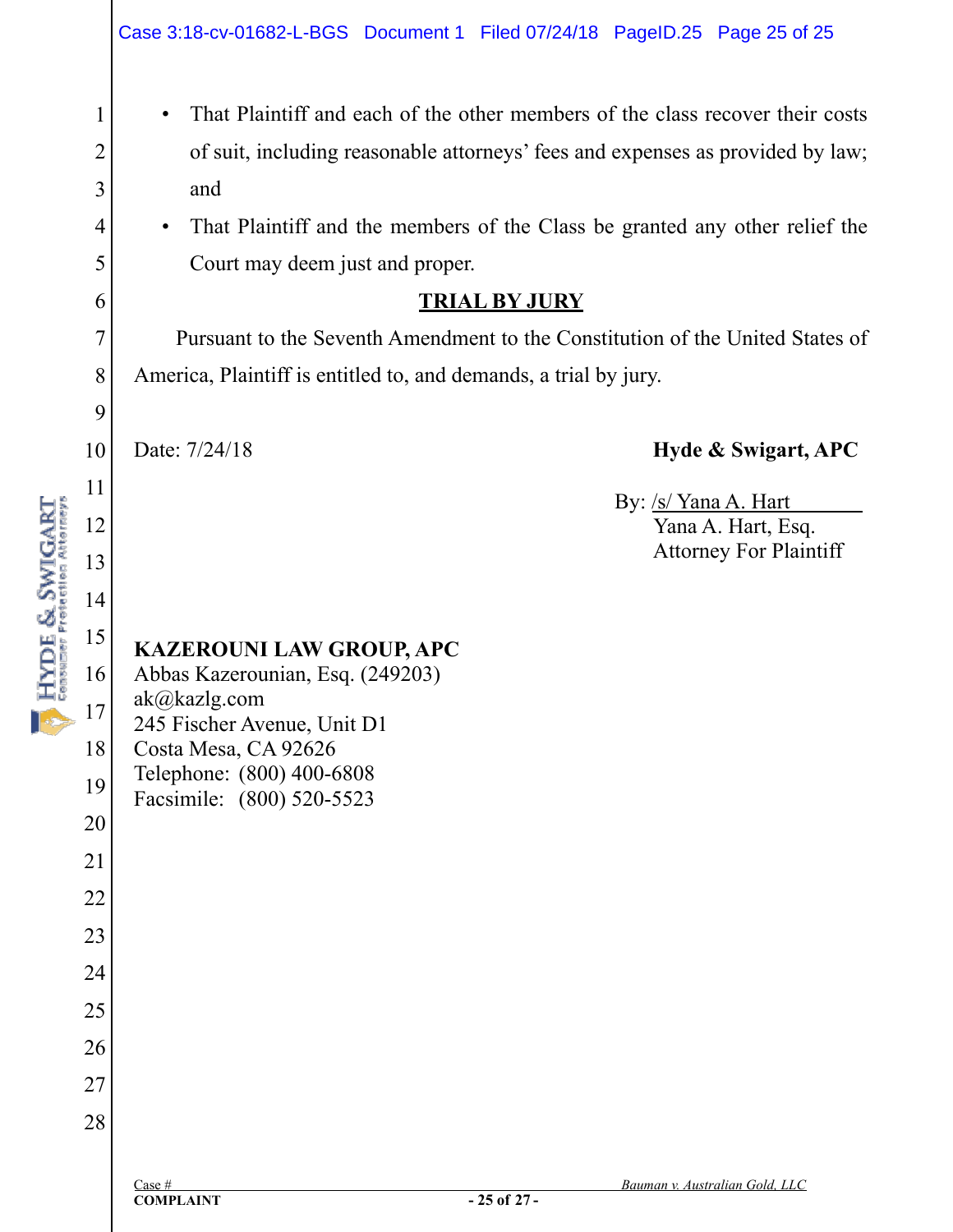# IS 44 (Rev. 12/12) Case 3:18-CV-01682-L-BGS **COVILLE OVER SHEET** 4/18 PageID.26 Page 1 of 2

The JS 44 civil cover sheet and the information contained herein neither replace nor supplement the filing and service of pleadings or other papers as required by law, except as provided by local rules of court. This form,

| purpose of initiating the civil docket sheet. (BEE INSTRUCTIONS ON NEAT FAGE OF THIS FORM.)<br>I. (a) PLAINTIFFS<br>Stephanie Bauman, Individually and on behalf of all others similarly<br>situated                                                                                                                |                                                                                                                                                                                                                                                                                                                                                                                                                                                                                                                                                                                                                                                                                                                                                                                                                                                                                                                                                                                                           |                                                                                                                                                                                   | <b>DEFENDANTS</b><br>Australian Gold, LLC, and DOES 1-10                                                                                                                                                                                                                                                                               |                                                                                                                                                   |                                                                                                                                                                                                                                  |                                                                                                                                                                                                                                                                                 |                        |                        |
|---------------------------------------------------------------------------------------------------------------------------------------------------------------------------------------------------------------------------------------------------------------------------------------------------------------------|-----------------------------------------------------------------------------------------------------------------------------------------------------------------------------------------------------------------------------------------------------------------------------------------------------------------------------------------------------------------------------------------------------------------------------------------------------------------------------------------------------------------------------------------------------------------------------------------------------------------------------------------------------------------------------------------------------------------------------------------------------------------------------------------------------------------------------------------------------------------------------------------------------------------------------------------------------------------------------------------------------------|-----------------------------------------------------------------------------------------------------------------------------------------------------------------------------------|----------------------------------------------------------------------------------------------------------------------------------------------------------------------------------------------------------------------------------------------------------------------------------------------------------------------------------------|---------------------------------------------------------------------------------------------------------------------------------------------------|----------------------------------------------------------------------------------------------------------------------------------------------------------------------------------------------------------------------------------|---------------------------------------------------------------------------------------------------------------------------------------------------------------------------------------------------------------------------------------------------------------------------------|------------------------|------------------------|
| (b) County of Residence of First Listed Plaintiff<br>San Diego<br>(EXCEPT IN U.S. PLAINTIFF CASES)                                                                                                                                                                                                                  |                                                                                                                                                                                                                                                                                                                                                                                                                                                                                                                                                                                                                                                                                                                                                                                                                                                                                                                                                                                                           |                                                                                                                                                                                   | County of Residence of First Listed Defendant<br>(IN U.S. PLAINTIFF CASES ONLY)<br>NOTE:<br>IN LAND CONDEMNATION CASES, USE THE LOCATION OF<br>THE TRACT OF LAND INVOLVED.                                                                                                                                                             |                                                                                                                                                   |                                                                                                                                                                                                                                  |                                                                                                                                                                                                                                                                                 |                        |                        |
| (c) Attorneys (Firm Name, Address, and Telephone Number)<br>Yana A. Hart, Esq. Hyde & Swigart 619-233-7770<br>2221 Camino Del Rio S., Ste. 101, San Diego, CA 92108                                                                                                                                                 |                                                                                                                                                                                                                                                                                                                                                                                                                                                                                                                                                                                                                                                                                                                                                                                                                                                                                                                                                                                                           |                                                                                                                                                                                   | Attorneys (If Known)                                                                                                                                                                                                                                                                                                                   |                                                                                                                                                   | '18CV1682L                                                                                                                                                                                                                       | <b>BGS</b>                                                                                                                                                                                                                                                                      |                        |                        |
| II. BASIS OF JURISDICTION (Place an "X" in One Box Only)                                                                                                                                                                                                                                                            |                                                                                                                                                                                                                                                                                                                                                                                                                                                                                                                                                                                                                                                                                                                                                                                                                                                                                                                                                                                                           |                                                                                                                                                                                   | III. CITIZENSHIP OF PRINCIPAL PARTIES (Place an "X" in One Box for Plaintiff                                                                                                                                                                                                                                                           |                                                                                                                                                   |                                                                                                                                                                                                                                  |                                                                                                                                                                                                                                                                                 |                        |                        |
| $\Box$ 1 U.S. Government<br>Plaintiff                                                                                                                                                                                                                                                                               | 3 Federal Question<br>(U.S. Government Not a Party)                                                                                                                                                                                                                                                                                                                                                                                                                                                                                                                                                                                                                                                                                                                                                                                                                                                                                                                                                       |                                                                                                                                                                                   | (For Diversity Cases Only)<br>Citizen of This State                                                                                                                                                                                                                                                                                    | <b>PTF</b><br><b>DEF</b><br>$\Box$ 1<br>$\Box$ 1                                                                                                  | Incorporated or Principal Place<br>of Business In This State                                                                                                                                                                     | and One Box for Defendant)                                                                                                                                                                                                                                                      | <b>PTF</b><br>$\Box$ 4 | <b>DEF</b><br>$\Box$ 4 |
| $\Box$ 2 U.S. Government<br>Defendant                                                                                                                                                                                                                                                                               | $\Box$ 4 Diversity                                                                                                                                                                                                                                                                                                                                                                                                                                                                                                                                                                                                                                                                                                                                                                                                                                                                                                                                                                                        | (Indicate Citizenship of Parties in Item III)                                                                                                                                     | Citizen of Another State                                                                                                                                                                                                                                                                                                               | $\Box$ 2                                                                                                                                          | $\Box$ 2 Incorporated <i>and</i> Principal Place<br>of Business In Another State                                                                                                                                                 |                                                                                                                                                                                                                                                                                 | $\Box$ 5               | $\square$ 5            |
| IV. NATURE OF SUIT (Place an "X" in One Box Only)                                                                                                                                                                                                                                                                   |                                                                                                                                                                                                                                                                                                                                                                                                                                                                                                                                                                                                                                                                                                                                                                                                                                                                                                                                                                                                           |                                                                                                                                                                                   | Citizen or Subject of a<br>Foreign Country                                                                                                                                                                                                                                                                                             | $\Box$ 3                                                                                                                                          | $\Box$ 3 Foreign Nation                                                                                                                                                                                                          |                                                                                                                                                                                                                                                                                 | $\Box$ 6               | $\Box$ 6               |
| <b>CONTRACT</b>                                                                                                                                                                                                                                                                                                     |                                                                                                                                                                                                                                                                                                                                                                                                                                                                                                                                                                                                                                                                                                                                                                                                                                                                                                                                                                                                           | <b>TORTS</b>                                                                                                                                                                      | <b>FORFEITURE/PENALTY</b>                                                                                                                                                                                                                                                                                                              |                                                                                                                                                   | <b>BANKRUPTCY</b>                                                                                                                                                                                                                |                                                                                                                                                                                                                                                                                 | <b>OTHER STATUTES</b>  |                        |
| $\Box$ 110 Insurance<br>$\Box$ 120 Marine<br>130 Miller Act<br>$\Box$ 140 Negotiable Instrument<br>150 Recovery of Overpayment<br>& Enforcement of Judgment<br>151 Medicare Act<br>152 Recovery of Defaulted<br><b>Student Loans</b><br>(Excludes Veterans)<br>153 Recovery of Overpayment<br>of Veteran's Benefits | PERSONAL INJURY<br>PERSONAL INJURY<br>$\Box$ 310 Airplane<br>365 Personal Injury -<br>315 Airplane Product<br>Product Liability<br>Liability<br>367 Health Care/<br>□ 320 Assault, Libel &<br>Pharmaceutical<br>Slander<br>Personal Injury<br>□ 330 Federal Employers'<br>Product Liability<br>Liability<br><b>1</b> 368 Asbestos Personal<br>340 Marine<br><b>Injury Product</b><br>345 Marine Product<br>Liability<br>Liability<br>PERSONAL PROPERTY<br>350 Motor Vehicle<br>370 Other Fraud<br>□ 355 Motor Vehicle<br>$\Box$ 371 Truth in Lending<br>380 Other Personal<br>Product Liability<br>360 Other Personal<br>Property Damage<br>385 Property Damage<br>Injury<br>$\Box$ 362 Personal Injury -<br>Product Liability<br>Medical Malpractice<br><b>CIVIL RIGHTS</b><br><b>PRISONER PETITIONS</b><br>1 440 Other Civil Rights<br><b>Habeas Corpus:</b><br>$\Box$ 441 Voting<br>1463 Alien Detainee<br>$\square$ 442 Employment<br>$\Box$ 510 Motions to Vacate<br>$\Box$ 443 Housing/<br>Sentence |                                                                                                                                                                                   | 1 625 Drug Related Seizure<br>of Property 21 USC 881<br><b>1 690 Other</b><br><b>LABOR</b><br>710 Fair Labor Standards<br>Act                                                                                                                                                                                                          | 423 Withdrawal<br>$\Box$ 820 Copyrights<br>□ 830 Patent<br>□ 840 Trademark<br>□ 861 HIA (1395ff)                                                  | $\Box$ 422 Appeal 28 USC 158<br>28 USC 157<br><b>PROPERTY RIGHTS</b><br><b>SOCIAL SECURITY</b><br>$\Box$ 862 Black Lung (923)                                                                                                    | 375 False Claims Act<br>1 400 State Reapportionment<br>$\Box$ 410 Antitrust<br>$\Box$ 430 Banks and Banking<br>450 Commerce<br>$\Box$ 460 Deportation<br>1 470 Racketeer Influenced and<br>480 Consumer Credit<br>490 Cable/Sat TV<br>□ 850 Securities/Commodities/<br>Exchange | Corrupt Organizations  |                        |
| 160 Stockholders' Suits<br>190 Other Contract<br>195 Contract Product Liability<br>$\Box$ 196 Franchise<br><b>REAL PROPERTY</b><br>210 Land Condemnation<br>$\Box$ 220 Foreclosure<br>□ 230 Rent Lease & Ejectment<br>240 Torts to Land                                                                             |                                                                                                                                                                                                                                                                                                                                                                                                                                                                                                                                                                                                                                                                                                                                                                                                                                                                                                                                                                                                           | 720 Labor/Management<br>Relations<br>740 Railway Labor Act<br>751 Family and Medical<br>Leave Act<br>790 Other Labor Litigation<br>791 Employee Retirement<br>Income Security Act | □ 864 SSID Title XVI<br>$\Box$ 865 RSI (405(g))                                                                                                                                                                                                                                                                                        | $\Box$ 863 DIWC/DIWW (405(g))<br><b>FEDERAL TAX SUITS</b><br>□ 870 Taxes (U.S. Plaintiff<br>or Defendant)<br>□ 871 IRS-Third Party<br>26 USC 7609 | 890 Other Statutory Actions<br>□ 891 Agricultural Acts<br>5 893 Environmental Matters<br>$\Box$ 895 Freedom of Information<br>Act<br>$\Box$ 896 Arbitration<br>□ 899 Administrative Procedure<br>$\Box$ 950 Constitutionality of | Act/Review or Appeal of<br><b>Agency Decision</b><br><b>State Statutes</b>                                                                                                                                                                                                      |                        |                        |
| 245 Tort Product Liability<br>290 All Other Real Property                                                                                                                                                                                                                                                           | Accommodations<br>□ 530 General<br>$\Box$ 445 Amer. w/Disabilities -<br>535 Death Penalty<br>Employment<br>Other:<br>$\Box$ 446 Amer. w/Disabilities -<br>$\Box$ 540 Mandamus & Other<br>Other<br>$\Box$ 550 Civil Rights<br>448 Education<br>555 Prison Condition<br>560 Civil Detainee -<br>Conditions of<br>Confinement                                                                                                                                                                                                                                                                                                                                                                                                                                                                                                                                                                                                                                                                                |                                                                                                                                                                                   | <b>IMMIGRATION</b><br>$\Box$ 462 Naturalization Application<br>$\Box$ 465 Other Immigration<br>Actions                                                                                                                                                                                                                                 |                                                                                                                                                   |                                                                                                                                                                                                                                  |                                                                                                                                                                                                                                                                                 |                        |                        |
| V. ORIGIN (Place an "X" in One Box Only)<br>$\boxtimes$ 1 Original<br>Proceeding                                                                                                                                                                                                                                    | $\Box$ 2 Removed from<br>$\Box$ 3<br><b>State Court</b>                                                                                                                                                                                                                                                                                                                                                                                                                                                                                                                                                                                                                                                                                                                                                                                                                                                                                                                                                   | Remanded from<br>Appellate Court                                                                                                                                                  | $\Box$ 4 Reinstated or<br>$\Box$ 5 Transferred from<br>Reopened<br>(specify)                                                                                                                                                                                                                                                           | Another District                                                                                                                                  | $\Box$ 6 Multidistrict<br>Litigation                                                                                                                                                                                             |                                                                                                                                                                                                                                                                                 |                        |                        |
| VI. CAUSE OF ACTION                                                                                                                                                                                                                                                                                                 | Brief description of cause:                                                                                                                                                                                                                                                                                                                                                                                                                                                                                                                                                                                                                                                                                                                                                                                                                                                                                                                                                                               |                                                                                                                                                                                   | Cite the U.S. Civil Statute under which you are filing (Do not cite jurisdictional statutes unless diversity):<br>Cal. Civ. Code §§ 1750, et seq.; Cal. Bus. & Prof. §§ 17533.7; Cal. Bus. & Prof. §§ 17200; Neg. Misrep.; Int. Misre<br>Defendant violated the Consumer Legal Remedies Act and California Business & Professions Code |                                                                                                                                                   |                                                                                                                                                                                                                                  |                                                                                                                                                                                                                                                                                 |                        |                        |
| VII. REQUESTED IN<br><b>COMPLAINT:</b>                                                                                                                                                                                                                                                                              | ⊠<br>UNDER RULE 23, F.R.Cv.P.                                                                                                                                                                                                                                                                                                                                                                                                                                                                                                                                                                                                                                                                                                                                                                                                                                                                                                                                                                             | CHECK IF THIS IS A CLASS ACTION                                                                                                                                                   | <b>DEMAND \$</b><br>75,000.00                                                                                                                                                                                                                                                                                                          |                                                                                                                                                   | CHECK YES only if demanded in complaint:<br><b>JURY DEMAND:</b>                                                                                                                                                                  | $\times$ Yes                                                                                                                                                                                                                                                                    | $\square$ No           |                        |
| VIII. RELATED CASE(S)<br><b>IF ANY</b>                                                                                                                                                                                                                                                                              | (See instructions):                                                                                                                                                                                                                                                                                                                                                                                                                                                                                                                                                                                                                                                                                                                                                                                                                                                                                                                                                                                       | <b>JUDGE</b>                                                                                                                                                                      |                                                                                                                                                                                                                                                                                                                                        |                                                                                                                                                   | DOCKET NUMBER                                                                                                                                                                                                                    |                                                                                                                                                                                                                                                                                 |                        |                        |
| <b>DATE</b><br>07/24/2018<br><b>FOR OFFICE USE ONLY</b>                                                                                                                                                                                                                                                             |                                                                                                                                                                                                                                                                                                                                                                                                                                                                                                                                                                                                                                                                                                                                                                                                                                                                                                                                                                                                           | SIGNATURE OF ATTORNEY OF RECORD<br>s/ Yana A. Hart                                                                                                                                |                                                                                                                                                                                                                                                                                                                                        |                                                                                                                                                   |                                                                                                                                                                                                                                  |                                                                                                                                                                                                                                                                                 |                        |                        |
| RECEIPT#                                                                                                                                                                                                                                                                                                            | <b>AMOUNT</b>                                                                                                                                                                                                                                                                                                                                                                                                                                                                                                                                                                                                                                                                                                                                                                                                                                                                                                                                                                                             | <b>APPLYING IFP</b>                                                                                                                                                               | <b>JUDGE</b>                                                                                                                                                                                                                                                                                                                           |                                                                                                                                                   | MAG. JUDGE                                                                                                                                                                                                                       |                                                                                                                                                                                                                                                                                 |                        |                        |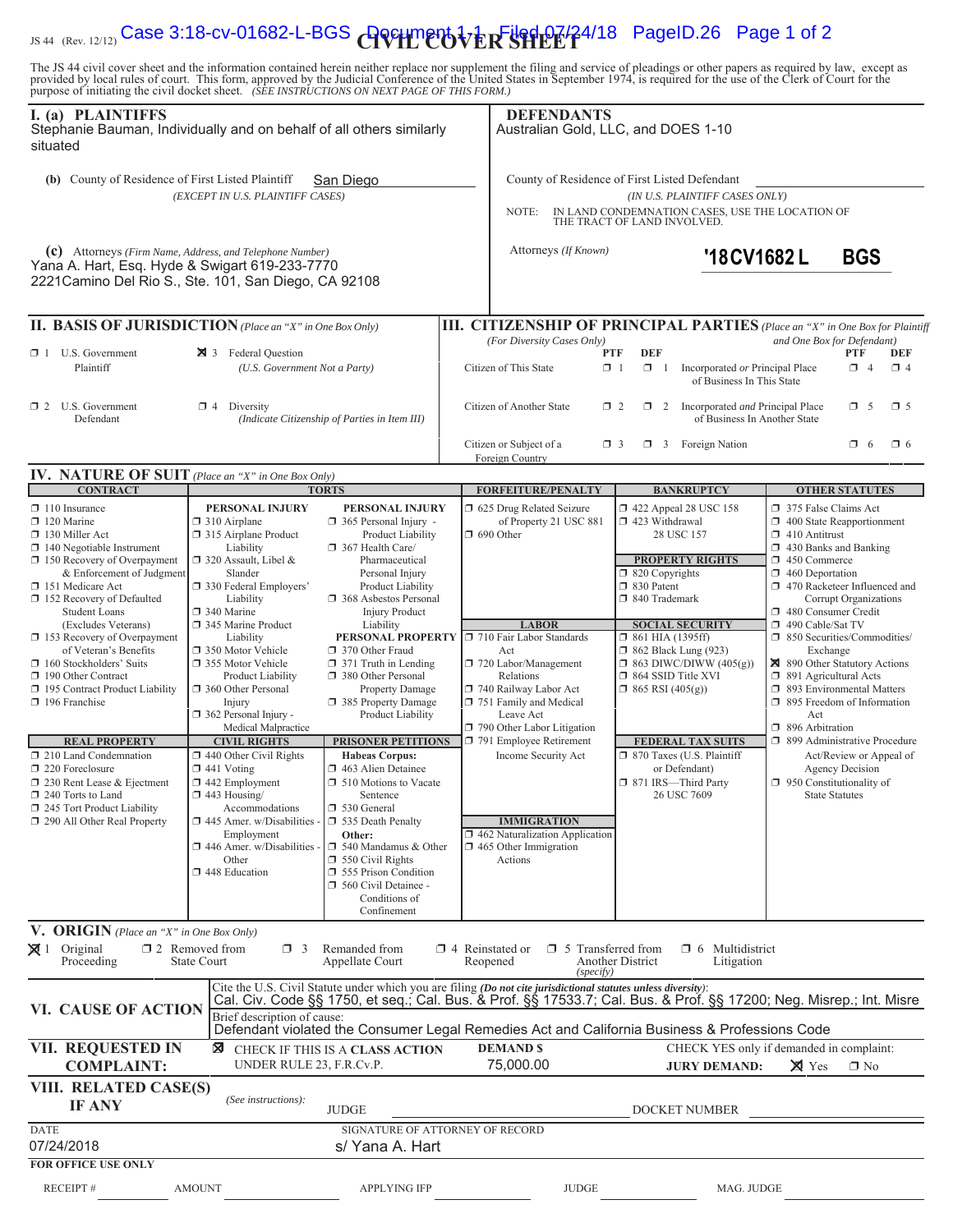#### **INSTRUCTIONS FOR ATTORNEYS COMPLETING CIVIL COVER SHEET FORM JS 44**

Authority For Civil Cover Sheet

The JS 44 civil cover sheet and the information contained herein neither replaces nor supplements the filings and service of pleading or other papers as required by law, except as provided by local rules of court. This form, approved by the Judicial Conference of the United States in September 1974, is required for the use of the Clerk of Court for the purpose of initiating the civil docket sheet. Consequently, a civil cover sheet is submitted to the Clerk of Court for each civil complaint filed. The attorney filing a case should complete the form as follows:

- **I.(a)** Plaintiffs-Defendants. Enter names (last, first, middle initial) of plaintiff and defendant. If the plaintiff or defendant is a government agency, use only the full name or standard abbreviations. If the plaintiff or defendant is an official within a government agency, identify first the agency and then the official, giving both name and title.
- (b) County of Residence. For each civil case filed, except U.S. plaintiff cases, enter the name of the county where the first listed plaintiff resides at the time of filing. In U.S. plaintiff cases, enter the name of the county in which the first listed defendant resides at the time of filing. (NOTE: In land condemnation cases, the county of residence of the "defendant" is the location of the tract of land involved.)
- (c) Attorneys. Enter the firm name, address, telephone number, and attorney of record. If there are several attorneys, list them on an attachment, noting in this section "(see attachment)".

**II.** Jurisdiction. The basis of jurisdiction is set forth under Rule 8(a), F.R.Cv.P., which requires that jurisdictions be shown in pleadings. Place an "X" in one of the boxes. If there is more than one basis of jurisdiction, precedence is given in the order shown below. United States plaintiff. (1) Jurisdiction based on 28 U.S.C. 1345 and 1348. Suits by agencies and officers of the United States are included here. United States defendant. (2) When the plaintiff is suing the United States, its officers or agencies, place an "X" in this box. Federal question. (3) This refers to suits under 28 U.S.C. 1331, where jurisdiction arises under the Constitution of the United States, an amendment to the Constitution, an act of Congress or a treaty of the United States. In cases where the U.S. is a party, the U.S. plaintiff or defendant code takes precedence, and box 1 or 2 should be marked.

Diversity of citizenship. (4) This refers to suits under 28 U.S.C. 1332, where parties are citizens of different states. When Box 4 is checked, the citizenship of the different parties must be checked. (See Section III below; NOTE: federal question actions take precedence over diversity **cases.** 

- **III.** Residence (citizenship) of Principal Parties. This section of the JS 44 is to be completed if diversity of citizenship was indicated above. Mark this section for each principal party.
- **IV.** Nature of Suit. Place an "X" in the appropriate box. If the nature of suit cannot be determined, be sure the cause of action, in Section VI below, is sufficient to enable the deputy clerk or the statistical clerk(s) in the Administrative Office to determine the nature of suit. If the cause fits more than one nature of suit, select the most definitive.
- **V.** Origin. Place an "X" in one of the six boxes.

Original Proceedings. (1) Cases which originate in the United States district courts.

Removed from State Court. (2) Proceedings initiated in state courts may be removed to the district courts under Title 28 U.S.C., Section 1441. When the petition for removal is granted, check this box.

Remanded from Appellate Court. (3) Check this box for cases remanded to the district court for further action. Use the date of remand as the filing date

Reinstated or Reopened. (4) Check this box for cases reinstated or reopened in the district court. Use the reopening date as the filing date. Transferred from Another District. (5) For cases transferred under Title 28 U.S.C. Section 1404(a). Do not use this for within district transfers or multidistrict litigation transfers.

Multidistrict Litigation. (6) Check this box when a multidistrict case is transferred into the district under authority of Title 28 U.S.C. Section 1407. When this box is checked, do not check  $(5)$  above.

- VI. Cause of Action. Report the civil statute directly related to the cause of action and give a brief description of the cause. Do not cite jurisdictional statutes unless diversity. Example: U.S. Civil Statute: 47 USC 553 Brief Description: Unauthorized reception of cable service
- **VII.** Requested in Complaint. Class Action. Place an "X" in this box if you are filing a class action under Rule 23, F.R.Cv.P. Demand. In this space enter the actual dollar amount being demanded or indicate other demand, such as a preliminary injunction. Jury Demand. Check the appropriate box to indicate whether or not a jury is being demanded.
- VIII. Related Cases. This section of the JS 44 is used to reference related pending cases, if any. If there are related pending cases, insert the docket numbers and the corresponding judge names for such cases.

Date and Attorney Signature. Date and sign the civil cover sheet.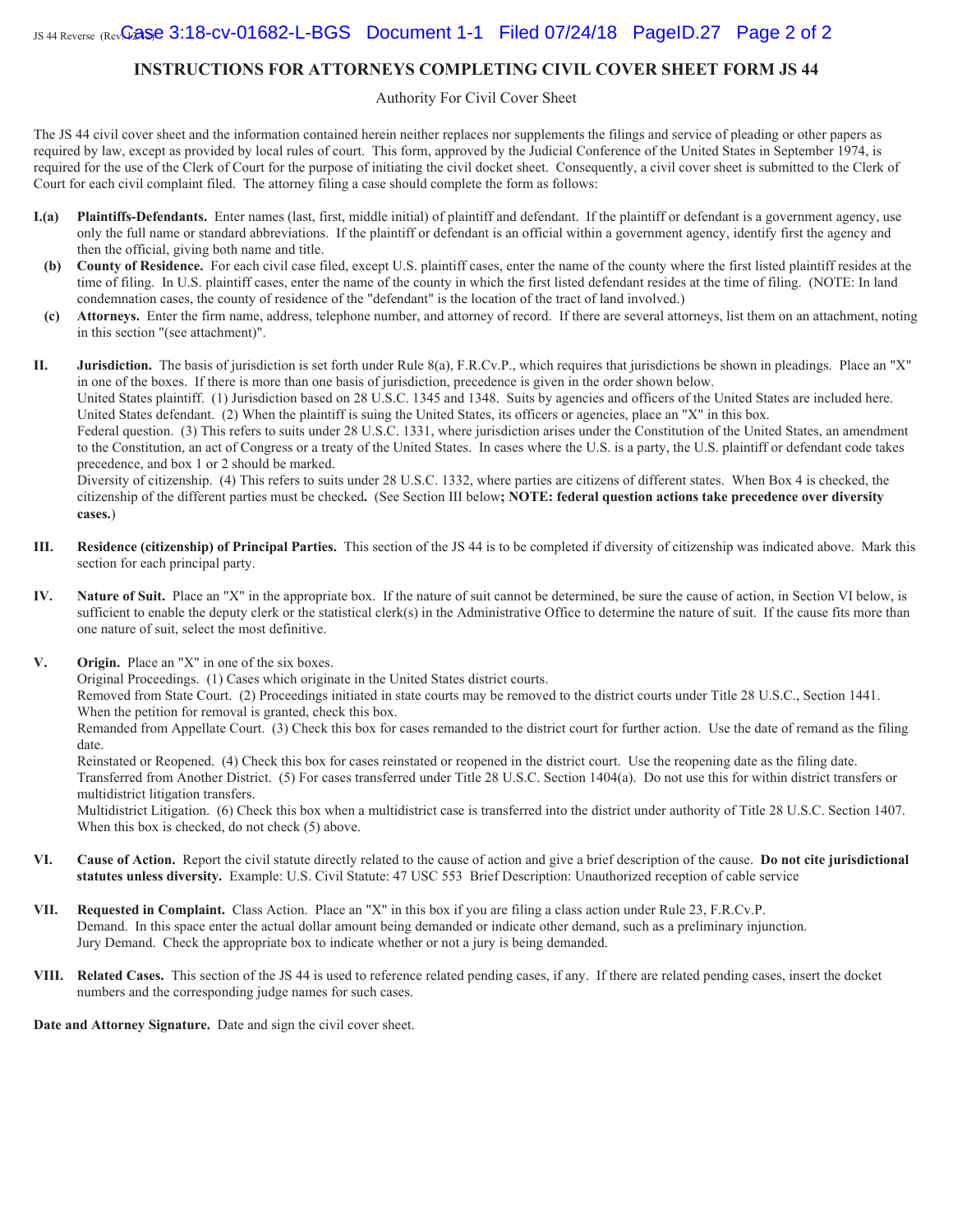|                | Case 3:18-cv-01682-L-BGS Document 1-2 Filed 07/24/18 PageID.28 Page 1 of 2                                                                          |  |  |  |  |  |  |
|----------------|-----------------------------------------------------------------------------------------------------------------------------------------------------|--|--|--|--|--|--|
|                |                                                                                                                                                     |  |  |  |  |  |  |
| $\mathbf{1}$   | "Exhibit A"<br>1) Face Sunscreen SPF 45 with Instant Bronzer Australian Gold Sheer Coverage,                                                        |  |  |  |  |  |  |
| $\overline{2}$ | <b>SPF 45</b>                                                                                                                                       |  |  |  |  |  |  |
| 3              | 2) Australian Gold Exotic Blend Sunscreen, Spray Oil, SPF 4                                                                                         |  |  |  |  |  |  |
| $\overline{4}$ | 3) Australian Gold Sunscreen Lotion, Broad Spectrum SPF 50<br>4) Australian Gold Sunscreen Lotion, with Bronzers SPF 50                             |  |  |  |  |  |  |
| 5              | 5) Australian Gold Sunscreen Baby Lotion, SPF 50                                                                                                    |  |  |  |  |  |  |
| 6              | 6) Australian Gold Sunscreen Kids Lotion, SPF 50                                                                                                    |  |  |  |  |  |  |
| 7              | 7) Australian Gold Sunscreen Kids Continuous Spray, SPF 50                                                                                          |  |  |  |  |  |  |
|                | 8) Australian Gold Sheer Coverage Lotion SPF 30<br>9) Australian Gold Exotic Blend Sunscreen Lotion, Sheer Coverage, SPF 8                          |  |  |  |  |  |  |
| 8              | 10) Australian Gold Lotion Instant Bronzer SPF 15                                                                                                   |  |  |  |  |  |  |
| 9              | 11) Australian Gold Lotion Bronzers SPF 15                                                                                                          |  |  |  |  |  |  |
| 10             | 12) Australian Gold Hello Kitty SPF 30 Mineral Lotion                                                                                               |  |  |  |  |  |  |
| 11             | 13) Australian Gold Hello Kitty SPF 30 Body Mist<br>14) Australian Gold Hello Kitty SPF 50 Mineral Lotion                                           |  |  |  |  |  |  |
| 12             | 15) Australian Gold Hello Kitty SPF 45 Mineral Faces                                                                                                |  |  |  |  |  |  |
|                | 16) Australian Gold Hello Kitty SPF 45 Mineral Faces                                                                                                |  |  |  |  |  |  |
| 13             | 17) Australian Gold Hello Kitty SPF 50 Body Mist                                                                                                    |  |  |  |  |  |  |
| 14             | 18) Australian Gold Exotic Blend Sunscreen, Sheer Coverage, SPF 45<br>19) Australian Gold Exotic Blend Sunscreen with Instant Bronzer, Spray, SPF 4 |  |  |  |  |  |  |
| 15             | 20) Australian Gold Exotic Blend Sunscreen, Sheer Coverage, Spray SPF 15                                                                            |  |  |  |  |  |  |
| 16             | 21) Australian Gold Sunscreen Spray Gel with Instant Bronzer - SPF 4                                                                                |  |  |  |  |  |  |
|                | 22) Australian Gold Sunscreen Spray Gel with Instant Bronzer - SPF 8                                                                                |  |  |  |  |  |  |
| 17             | 23) Australian Gold Sunscreen Continuous Spray with Instant Bronzer - SPF 8<br>24) Australian Gold Sunscreen Spray Gel - SPF 8                      |  |  |  |  |  |  |
| 18             | 25) Australian Gold Exotic Blend Sunscreen, Spray Gel, Clear, SPF 15                                                                                |  |  |  |  |  |  |
| 19             | 26) Australian Gold Sunscreen Spray Gel with Instant Bronzer - SPF 15                                                                               |  |  |  |  |  |  |
| 20             | 27) Australian Gold Sunscreen Spray Gel with Instant Bronzer - SPF 30                                                                               |  |  |  |  |  |  |
| 21             | 28) Australian Gold Sunscreen Spray Gel with Bronzers - SPF 30<br>29) Australian Gold Lotion SPF 30 X-Treme Sport                                   |  |  |  |  |  |  |
| 22             | 30) Australian Gold Exotic Blend Dark Tanning Oil, Intensifier                                                                                      |  |  |  |  |  |  |
|                | 31) Australian Gold Exotic Blend Sunscreen, Clear Spray, SPF 30 Plus                                                                                |  |  |  |  |  |  |
| 23             | 32) Australian Gold Exotic Blend Tanning Accelerator, Dark<br>33) Australian Gold Exotic Blend Bronzing Dry Oil Spray, Intensifier                  |  |  |  |  |  |  |
| 24             | 34) Australian Gold Exotic Blend Moisture Lock Tan Extender                                                                                         |  |  |  |  |  |  |
| 25             | 35) Australian Gold Sinfully Black Indoor Bronzer Tanning Lotion                                                                                    |  |  |  |  |  |  |
| 26             | 36) Australian Gold Exotic Blend Sunscreen Stick, Face Guard, SPF 50                                                                                |  |  |  |  |  |  |
| 27             | 37) Australian Gold Sunscreen Sheer Coverage Continuous Spray - SPF 15<br>38) Australian Gold Sunscreen Sheer Coverage Continuous Spray - SPF 30    |  |  |  |  |  |  |
|                | 39) Australian Gold Sunscreen Sheer Coverage Continuous Spray - SPF 50                                                                              |  |  |  |  |  |  |
| 28             |                                                                                                                                                     |  |  |  |  |  |  |
|                |                                                                                                                                                     |  |  |  |  |  |  |